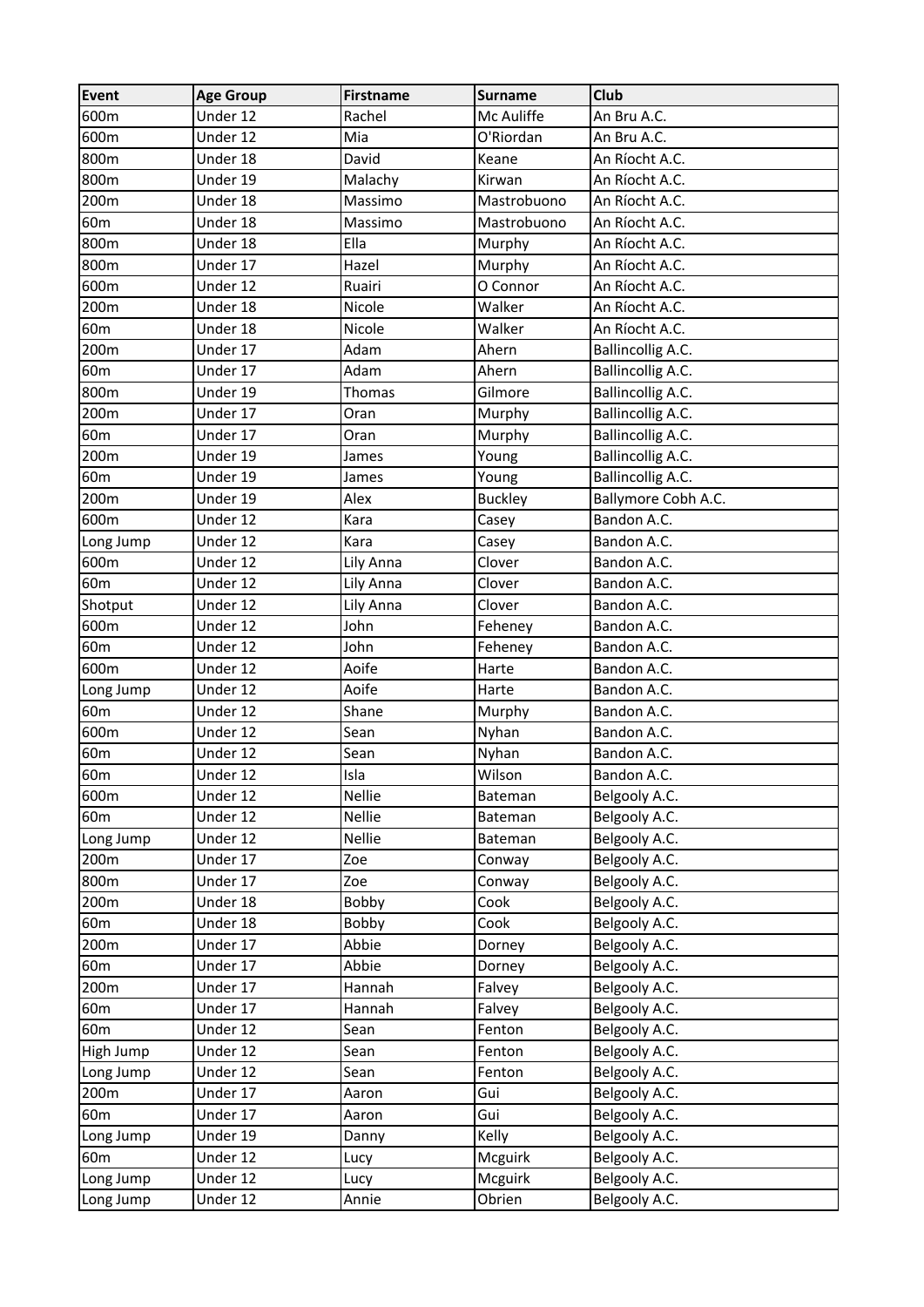| <b>Event</b>    | <b>Age Group</b> | Firstname    | <b>Surname</b> | <b>Club</b>            |
|-----------------|------------------|--------------|----------------|------------------------|
| 800m            | Under 17         | Eoghan       | O'Connor       | Belgooly A.C.          |
| 60 <sub>m</sub> | Under 12         | Cathal       | O'Leary        | Belgooly A.C.          |
| High Jump       | Under 12         | Cathal       | O'Leary        | Belgooly A.C.          |
| Long Jump       | Under 12         | Cathal       | O'Leary        | Belgooly A.C.          |
| Long Jump       | Under 12         | Chison       | Onyeka         | Belgooly A.C.          |
| 600m            | Under 12         | Tom          | Slattery       | Belgooly A.C.          |
| High Jump       | Under 12         | Tom          | Slattery       | Belgooly A.C.          |
| Long Jump       | Under 12         | Tom          | Slattery       | Belgooly A.C.          |
| 600m            | Under 12         | Matthew      | Thompson       | Belgooly A.C.          |
| High Jump       | Under 12         | Matthew      | Thompson       | Belgooly A.C.          |
| Long Jump       | Under 12         | Matthew      | Thompson       | Belgooly A.C.          |
| 600m            | Under 13         | Liz          | Blackmore      | Bilboa A.C.            |
| 60 <sub>m</sub> | Under 13         | Liz          | Blackmore      | Bilboa A.C.            |
| Long Jump       | Under 13         | Liz          | Blackmore      | Bilboa A.C.            |
| 60 <sub>m</sub> | Under 12         | Freya        | Bracegirdle    | Blackwater A.C.        |
| Shotput         | Under 12         | Freya        | Bracegirdle    | Blackwater A.C.        |
| 60 <sub>m</sub> | Under 12         | Tegan        | Cooley         | Blackwater A.C.        |
| Shotput         | Under 12         | Tegan        | Cooley         | Blackwater A.C.        |
| 60 <sub>m</sub> | Under 12         | Jennifer     | Koziol         | Blackwater A.C.        |
| Shotput         | Under 12         | Jennifer     | Koziol         | Blackwater A.C.        |
| 60 <sub>m</sub> | Under 12         | Ellis        | Mc cafferty    | Blackwater A.C.        |
| Shotput         | Under 12         | <b>Ellis</b> | Mc cafferty    | Blackwater A.C.        |
| 60 <sub>m</sub> | Under 12         | Jerry        | Morrison       | Blackwater A.C.        |
| Shotput         | Under 12         | Jerry        | Morrison       | Blackwater A.C.        |
| 60 <sub>m</sub> | Under 12         | Odhrán       | Noonan         | Blackwater A.C.        |
| Shotput         | Under 12         | Odhrán       | Noonan         | Blackwater A.C.        |
| Shotput         | Under 12         | Patrick      | Power          | Blackwater A.C.        |
| Shotput         | Under 13         | Rachel       | Power          | Blackwater A.C.        |
| 60 <sub>m</sub> | Under 12         | Alice        | Simkus silva   | Blackwater A.C.        |
| Shotput         | Under 12         | Alice        | Simkus silva   | Blackwater A.C.        |
| 60 <sub>m</sub> | Under 13         | Barry        | Cronin         | Blarney/Inniscara A.C. |
| 60 <sub>m</sub> | Under 12         | Mark         | Cronin         | Blarney/Inniscara A.C. |
| Long Jump       | Under 12         | Mark         | Cronin         | Blarney/Inniscara A.C. |
| High Jump       | Under 12         | Conor        | Diggin         | Blarney/Inniscara A.C. |
| Long Jump       | Under 12         | Conor        | Diggin         | Blarney/Inniscara A.C. |
| 600m            | Under 13         | Dawn         | Flynn Hurley   | Blarney/Inniscara A.C. |
| 60 <sub>m</sub> | Under 13         | Dawn         | Flynn Hurley   | Blarney/Inniscara A.C. |
| Long Jump       | Under 13         | Dawn         | Flynn Hurley   | Blarney/Inniscara A.C. |
| 800m            | Under 17         | Fia          | Flynn Hurley   | Blarney/Inniscara A.C. |
| 60 <sub>m</sub> | Under 12         | Áine         | Harty          | Blarney/Inniscara A.C. |
| Long Jump       | Under 12         | Áine         | Harty          | Blarney/Inniscara A.C. |
| 600m            | Under 12         | Tess         | Logue          | Blarney/Inniscara A.C. |
| Long Jump       | Under 12         | Tess         | Logue          | Blarney/Inniscara A.C. |
| 600m            | Under 12         | Eoghan       | Looney         | Blarney/Inniscara A.C. |
| High Jump       | Under 12         | Eoghan       | Looney         | Blarney/Inniscara A.C. |
| Long Jump       | Under 12         | Eoghan       | Looney         | Blarney/Inniscara A.C. |
| 60 <sub>m</sub> | Under 12         | Danny        | O Brien        | Blarney/Inniscara A.C. |
| 600m            | Under 12         | Michael      | O Connor       | Blarney/Inniscara A.C. |
| 60 <sub>m</sub> | Under 13         | Eoghan       | O Keeffe       | Blarney/Inniscara A.C. |
| Long Jump       | Under 12         | Erin         | O Leary        | Blarney/Inniscara A.C. |
| 600m            | Under 12         | Joe          | O Leary        | Blarney/Inniscara A.C. |
| 60 <sub>m</sub> | Under 12         | Joe          | O Leary        | Blarney/Inniscara A.C. |
|                 |                  |              |                |                        |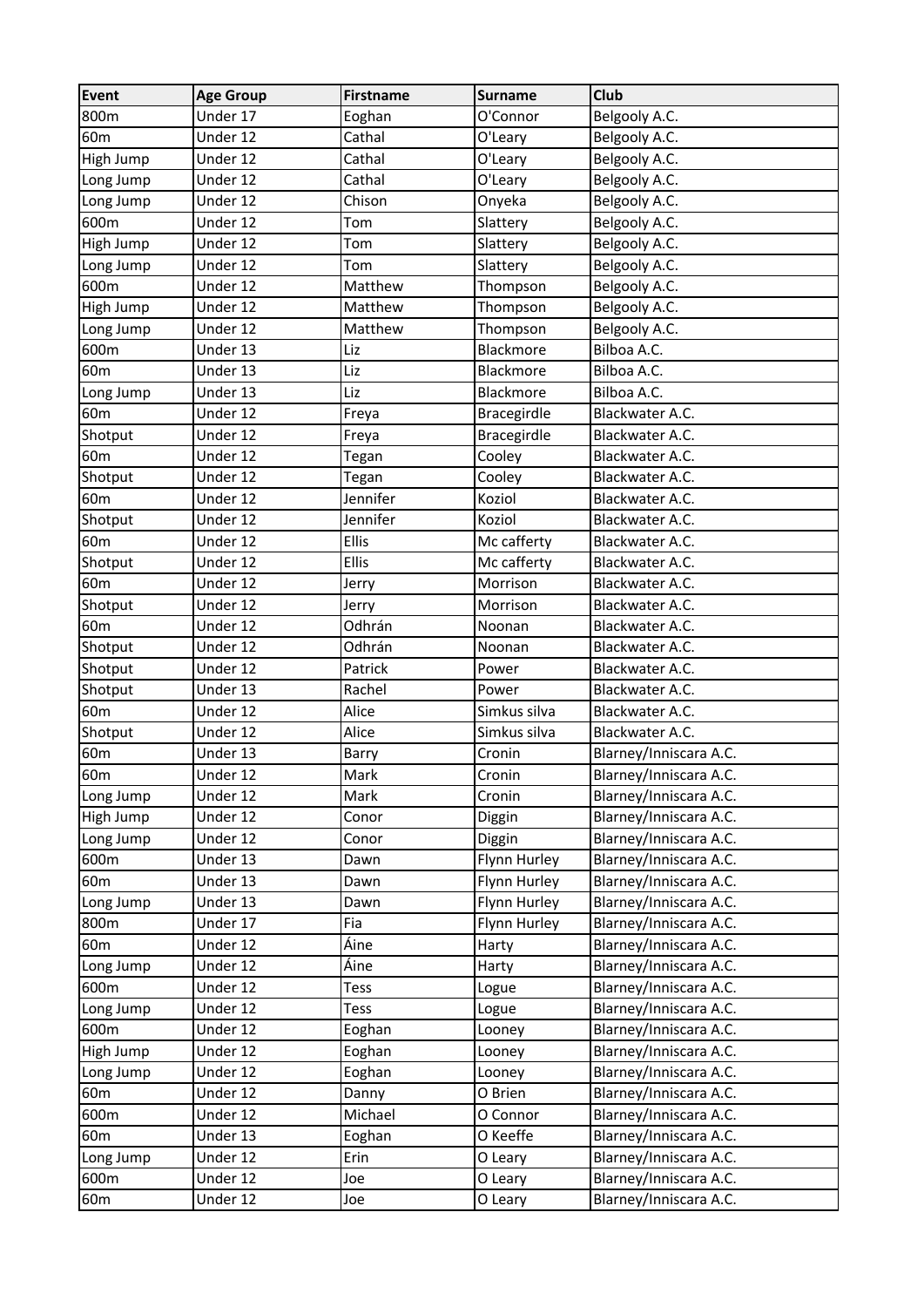| <b>Event</b>    | <b>Age Group</b> | <b>Firstname</b> | <b>Surname</b> | <b>Club</b>            |
|-----------------|------------------|------------------|----------------|------------------------|
| Long Jump       | Under 12         | Joe              | O Leary        | Blarney/Inniscara A.C. |
| 600m            | Under 12         | Michael          | O Regan        | Blarney/Inniscara A.C. |
| 600m            | Under 12         | Hannah           | O Shea         | Blarney/Inniscara A.C. |
| High Jump       | Under 12         | Hannah           | O Shea         | Blarney/Inniscara A.C. |
| Long Jump       | Under 12         | Hannah           | O Shea         | Blarney/Inniscara A.C. |
| 600m            | Under 12         | Isabelle         | O Sullivan     | Blarney/Inniscara A.C. |
| 60 <sub>m</sub> | Under 12         | Nell             | O'Connell      | Blarney/Inniscara A.C. |
| High Jump       | Under 12         | Nell             | O'Connell      | Blarney/Inniscara A.C. |
| Shotput         | Under 12         | Nell             | O'Connell      | Blarney/Inniscara A.C. |
| 60 <sub>m</sub> | Under 12         | Aisling          | Rowley         | Blarney/Inniscara A.C. |
| Long Jump       | Under 12         | Aisling          | Rowley         | Blarney/Inniscara A.C. |
| 60 <sub>m</sub> | Under 12         | Millie           | Ryan           | Blarney/Inniscara A.C. |
| Shotput         | Under 12         | Millie           | Ryan           | Blarney/Inniscara A.C. |
| 600m            | Under 13         | Doireann         | Smith          | Blarney/Inniscara A.C. |
| 60 <sub>m</sub> | Under 13         | Doireann         | Smith          | Blarney/Inniscara A.C. |
| Long Jump       | Under 13         | Doireann         | Smith          | Blarney/Inniscara A.C. |
| 600m            | Under 13         | Faye             | Smyth          | Blarney/Inniscara A.C. |
| 60 <sub>m</sub> | Under 13         | Faye             | Smyth          | Blarney/Inniscara A.C. |
| Long Jump       | Under 13         | Faye             | Smyth          | Blarney/Inniscara A.C. |
| 60 <sub>m</sub> | Under 12         | Zach             | Smyth          | Blarney/Inniscara A.C. |
| Long Jump       | Under 12         | Zach             | Smyth          | Blarney/Inniscara A.C. |
| Shotput         | Under 12         | Zach             | Smyth          | Blarney/Inniscara A.C. |
| 60 <sub>m</sub> | Under 18         | Matthew          | Hardy          | Borrisokane A.C.       |
| Long Jump       | Under 18         | Matthew          | Hardy          | Borrisokane A.C.       |
| 60 <sub>m</sub> | Under 17         | Eoghan           | <b>Starr</b>   | Borrisokane A.C.       |
| Shotput         | Under 17         | Eoghan           | Starr          | Borrisokane A.C.       |
| 60m Hurdles     | Under 13         | Sarah            | Bartley        | Carrick-on-Suir A.C.   |
| Long Jump       | Under 13         | Sarah            | <b>Bartley</b> | Carrick-on-Suir A.C.   |
| 60 <sub>m</sub> | Under 18         | Emma             | Oneill         | Carrick-on-Suir A.C.   |
| Long Jump       | Under 18         | Emma             | Oneill         | Carrick-on-Suir A.C.   |
| Triple Jump     | Under 18         | Emma             | Oneill         | Carrick-on-Suir A.C.   |
| 200m            | Under 18         | Jack             | <b>Boland</b>  | Clonmel A.C.           |
| 60 <sub>m</sub> | Under 18         | Jack             | Boland         | Clonmel A.C.           |
| 60m             | Under 13         | Sam              | Donovan        | Clonmel A.C.           |
| 800m            | Under 17         | Eimear           | Heafey         | Clonmel A.C.           |
| 600m            | Under 13         | Rory             | Hennessy       | Clonmel A.C.           |
| 600m            | Under 13         | Jack             | Landy          | Clonmel A.C.           |
| 60m             | Under 12         | Holly            | Mc Namara      | Clonmel A.C.           |
| 600m            | Under 12         | Joe              | O Brien        | Clonmel A.C.           |
| 60 <sub>m</sub> | Under 13         | Adam             | Prout          | Clonmel A.C.           |
| Long Jump       | Under 13         | Adam             | Prout          | Clonmel A.C.           |
| 200m            | Under 17         | Tadhg            | Quinn          | Clonmel A.C.           |
| 60 <sub>m</sub> | Under 17         | <b>Tadhg</b>     | Quinn          | Clonmel A.C.           |
| 60 <sub>m</sub> | Under 13         | Cara             | Ryan           | Clonmel A.C.           |
| High Jump       | Under 13         | Cara             | Ryan           | Clonmel A.C.           |
| Long Jump       | Under 13         | Cara             | Ryan           | Clonmel A.C.           |
| 600m            | Under 13         | Caroline         | Smith          | Clonmel A.C.           |
| 60 <sub>m</sub> | Under 13         | Caroline         | Smith          | Clonmel A.C.           |
| 60m Hurdles     | Under 13         | Caroline         | Smith          | Clonmel A.C.           |
| 200m            | Under 18         | Darragh          | Walsh          | Clonmel A.C.           |
| 800m            | Under 18         | Darragh          | Walsh          | Clonmel A.C.           |
| 600m            | Under 13         | Harry            | Walshe         | Clonmel A.C.           |
|                 |                  |                  |                |                        |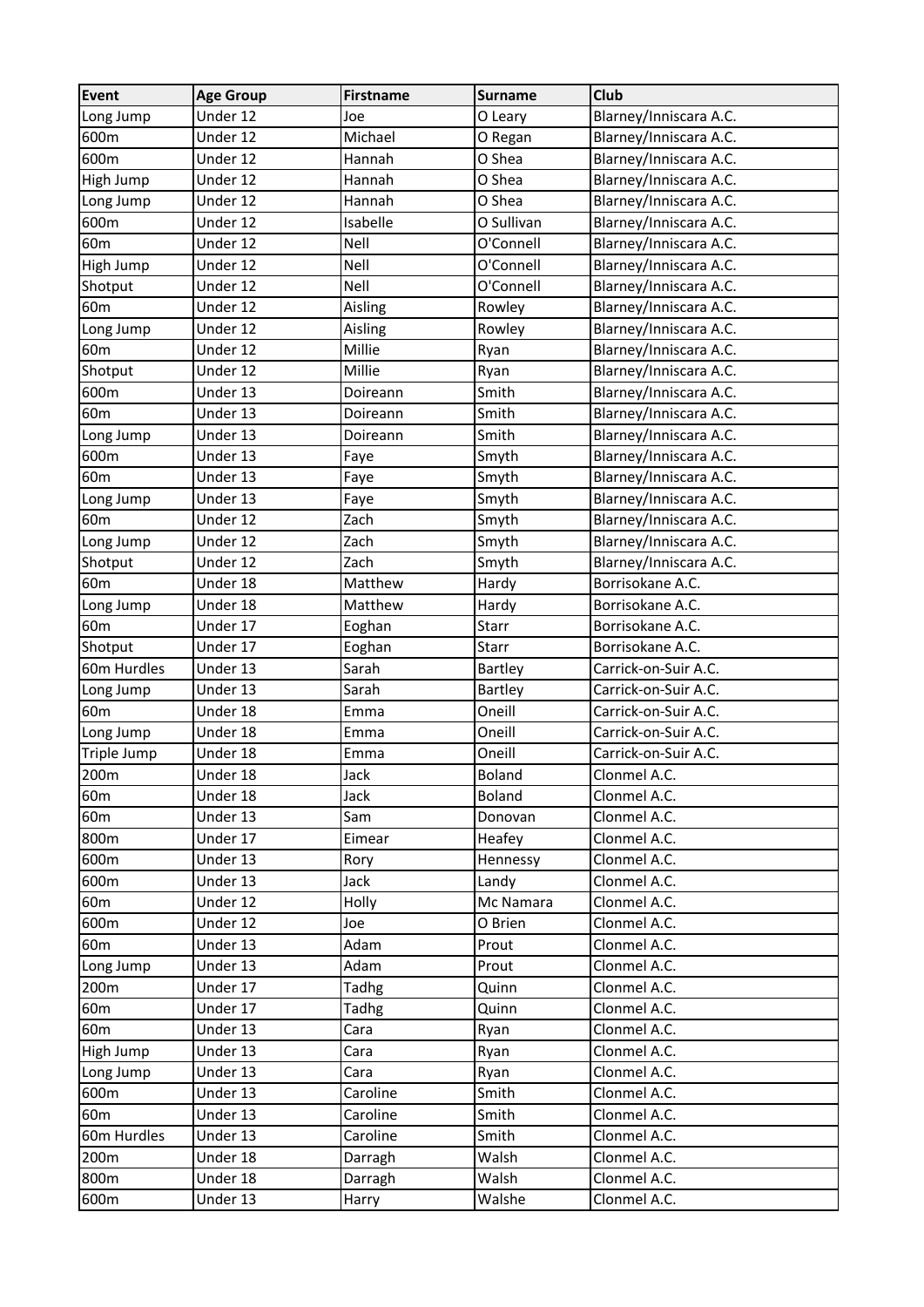| Event           | <b>Age Group</b> | <b>Firstname</b> | <b>Surname</b> | Club         |
|-----------------|------------------|------------------|----------------|--------------|
| 600m            | Under 12         | James            | Arthur         | Derg A.C.    |
| 600m            | Under 12         | Conor            | Martin         | Derg A.C.    |
| 600m            | Under 13         | Mary             | Mc garr        | Derg A.C.    |
| 60 <sub>m</sub> | Under 13         | Mary             | Mc garr        | Derg A.C.    |
| 60m Hurdles     | Under 13         | Mary             | Mc garr        | Derg A.C.    |
| Long Jump       | Under 18         | Yeshuah          | O Brien Bayer  | Derg A.C.    |
| 800m            | Under 19         | Maeve            | O'Neill        | Doheny A.C.  |
| 200m            | Under 17         | Angel            | Alfred         | Dooneen A.C. |
| 60 <sub>m</sub> | Under 17         | Angel            | Alfred         | Dooneen A.C. |
| Shotput         | Under 17         | Angel            | Alfred         | Dooneen A.C. |
| 200m            | Under 18         | Victoria         | Amiadamen      | Dooneen A.C. |
| 60 <sub>m</sub> | Under 18         | Victoria         | Amiadamen      | Dooneen A.C. |
| 60 <sub>m</sub> | Under 12         | Gyte             | Andrijauskaite | Dooneen A.C. |
| Shotput         | Under 12         | Gyte             | Andrijauskaite | Dooneen A.C. |
| 60 <sub>m</sub> | Under 12         | Jake             | Barclay        | Dooneen A.C. |
| Shotput         | Under 12         | Jake             | <b>Barclay</b> | Dooneen A.C. |
| 600m            | Under 12         | Ben              | Bermingham     | Dooneen A.C. |
| Long Jump       | Under 12         | Ben              | Bermingham     | Dooneen A.C. |
| 600m            | Under 13         | Conor            | <b>Brady</b>   | Dooneen A.C. |
| 60 <sub>m</sub> | Under 13         | Conor            | <b>Brady</b>   | Dooneen A.C. |
| 800m            | Under 19         | Sarah            | <b>Butler</b>  | Dooneen A.C. |
| 60 <sub>m</sub> | Under 12         | Kate             | Cantwell       | Dooneen A.C. |
| Long Jump       | Under 12         | Kate             | Cantwell       | Dooneen A.C. |
| 60 <sub>m</sub> | Under 13         | James            | Carey Jones    | Dooneen A.C. |
| Long Jump       | Under 13         | James            | Carey Jones    | Dooneen A.C. |
| 200m            | Under 17         | Jayden           | Carmody        | Dooneen A.C. |
| 60 <sub>m</sub> | Under 17         | Jayden           | Carmody        | Dooneen A.C. |
| 600m            | Under 13         | Beibhinn         | Collins        | Dooneen A.C. |
| Long Jump       | Under 13         | Beibhinn         | Collins        | Dooneen A.C. |
| 200m            | Under 18         | Emer             | Conroy         | Dooneen A.C. |
| 60 <sub>m</sub> | Under 13         | Darragh          | Cotterell      | Dooneen A.C. |
| 60m Hurdles     | Under 13         | Darragh          | Cotterell      | Dooneen A.C. |
| 600m            | Under 12         | Eilbhe           | Cunneen        | Dooneen A.C. |
| Long Jump       | Under 12         | Eilbhe           | Cunneen        | Dooneen A.C. |
| 200m            | Under 17         | Lamine           | Diarrassouba   | Dooneen A.C. |
| 60 <sub>m</sub> | Under 17         | Lamine           | Diarrassouba   | Dooneen A.C. |
| 60 <sub>m</sub> | Under 12         | Siun             | Galvin         | Dooneen A.C. |
| 600m            | Under 13         | Ellen            | Goggin         | Dooneen A.C. |
| Long Jump       | Under 17         | Emma             | Griffin        | Dooneen A.C. |
| 600m            | Under 12         | Kyle             | Harte          | Dooneen A.C. |
| 600m            | Under 12         | Cormac           | Harty          | Dooneen A.C. |
| Shotput         | Under 12         | Cormac           | Harty          | Dooneen A.C. |
| 800m            | Under 19         | Sarah            | Hosey          | Dooneen A.C. |
| 600m            | Under 12         | Ella             | Kiernan        | Dooneen A.C. |
| 200m            | Under 18         | Debbie           | Lawal          | Dooneen A.C. |
| 60 <sub>m</sub> | Under 18         | Debbie           | Lawal          | Dooneen A.C. |
| 600m            | Under 12         | Ciara            | Lynn           | Dooneen A.C. |
| 200m            | Under 17         | Dennis Dickson   | Mathews        | Dooneen A.C. |
| 60 <sub>m</sub> | Under 17         | Dennis Dickson   | Mathews        | Dooneen A.C. |
| 800m            | Under 17         | Alan             | Mc Cutcheon    | Dooneen A.C. |
| 600m            | Under 13         | Robert           | Mc Cutcheon    | Dooneen A.C. |
| 60 <sub>m</sub> | Under 13         | Robert           | Mc Cutcheon    | Dooneen A.C. |
|                 |                  |                  |                |              |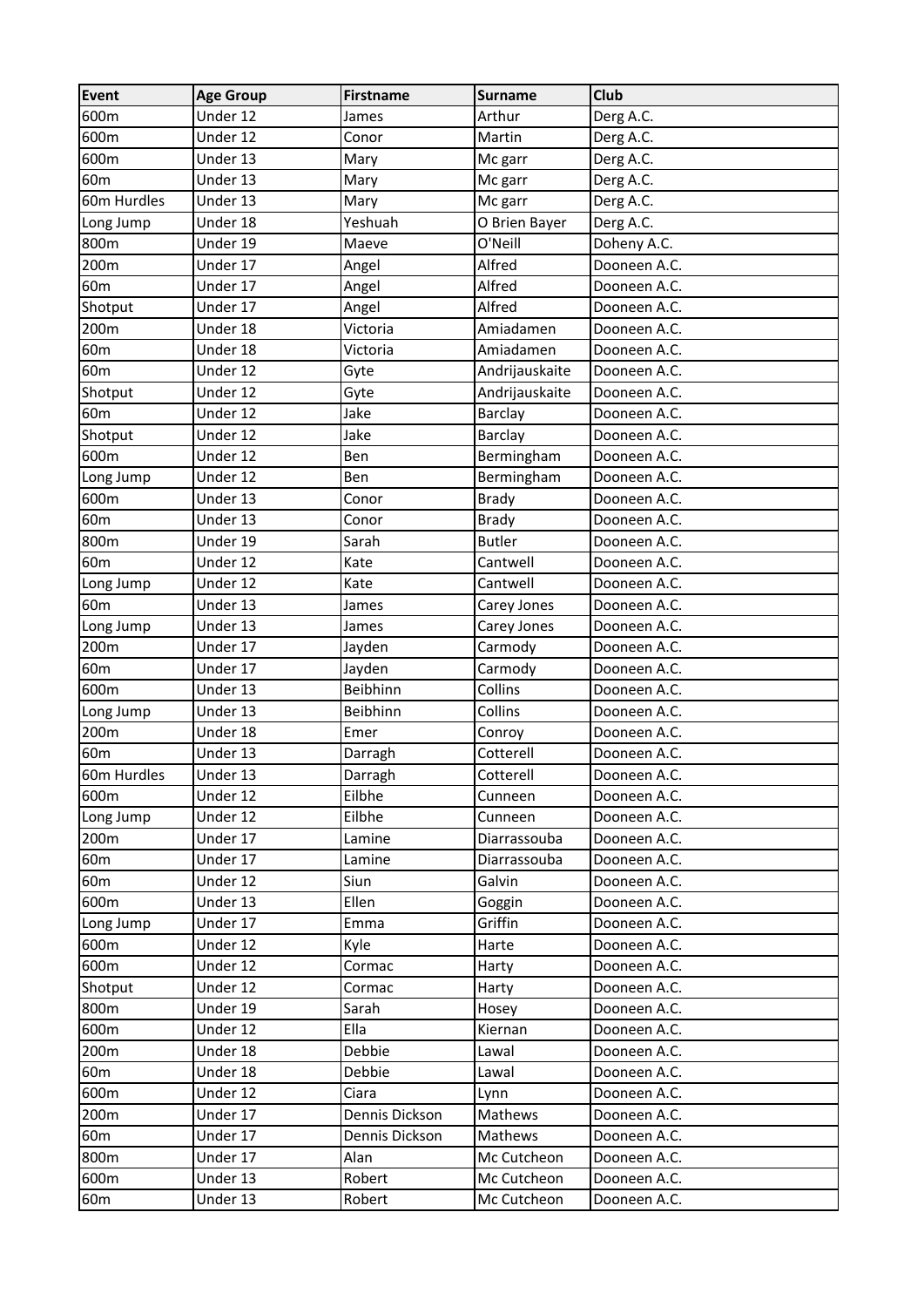| Shotput<br>Under 13<br>Robert<br>Mc Cutcheon<br>Dooneen A.C.<br>60 <sub>m</sub><br>Under 13<br>Mc Grath<br>Jane<br>Dooneen A.C.<br>60m Hurdles<br>Under 13<br>Jane<br>Mc Grath<br>Dooneen A.C.<br>Under 13<br>Jane<br>Mc Grath<br>Long Jump<br>Dooneen A.C.<br>60 <sub>m</sub><br>Under 12<br>Saoirse<br>Mullins-Daly<br>Dooneen A.C.<br>60 <sub>m</sub><br>Under 13<br>Isbeal<br>Ni Huigin<br>Dooneen A.C.<br>60m Hurdles<br>Under 13<br>Isbeal<br>Dooneen A.C.<br>Ni Huigin<br>Under 13<br>Isbeal<br>Ni Huigin<br>Dooneen A.C.<br>Long Jump<br>600m<br>Eilis<br>Nineill<br>Under 13<br>Dooneen A.C.<br>800m<br>Under 19<br>Kelvin<br>O Carroll<br>Dooneen A.C.<br>800m<br>Under 17<br>Ross<br>O carroll<br>Dooneen A.C.<br>Under 12<br>Cian<br>O Donnell<br>Dooneen A.C.<br>Long Jump<br>60 <sub>m</sub><br>Under 17<br>O Keeffe<br>Dooneen A.C.<br>Nancy<br>600m<br>O Keeffe<br>Under 12<br>Odhran<br>Dooneen A.C.<br>60 <sub>m</sub><br>Under 12<br>Odhran<br>O Keeffe<br>Dooneen A.C.<br>600m<br>Under 13<br>O Neill<br>Mark<br>Dooneen A.C.<br>Mark<br>60 <sub>m</sub><br>Under 13<br>O Neill<br>Dooneen A.C.<br>60 <sub>m</sub><br>Under 17<br>Sarah<br>O Sullivan<br>Dooneen A.C.<br>Under 17<br>Sarah<br>O Sullivan<br>Dooneen A.C.<br>Long Jump<br>Under 12<br>Purtill<br>600m<br>Robert<br>Dooneen A.C.<br>Under 12<br>Robert<br>Purtill<br>Dooneen A.C.<br>Long Jump<br>Under 12<br>Purtill<br>Shotput<br>Robert<br>Dooneen A.C.<br>600m<br>Under 12<br>Gearoid<br>Putt<br>Dooneen A.C.<br>Under 12<br>Gearoid<br>Putt<br>Dooneen A.C.<br>Long Jump<br>200m<br>Under 18<br>Aimee<br>Dooneen A.C.<br>Ryan<br>Under 12<br>Dillon<br>Ryle Bourke<br>Shotput<br>Dooneen A.C.<br>60 <sub>m</sub><br>Under 13<br>Johnny<br><b>Tarpey</b><br>Dooneen A.C.<br>O Connell<br>60 <sub>m</sub><br>Under 12<br>Dualla Ballytarsna Boherlahan A.C.<br>Leah<br>Aoife<br>600m<br>Under 13<br>O Donnell<br>Dualla Ballytarsna Boherlahan A.C.<br>Under 13<br>Aoife<br>Dualla Ballytarsna Boherlahan A.C.<br>60m Hurdles<br>O Donnell<br>600m<br>Dundrum A.C.<br>Under 12<br>Micheal<br>Farrell<br>Under 12<br>Rocco<br>Julian<br>Dundrum A.C.<br>Under 12<br>Albert<br>Dundrum A.C.<br>600m<br>Maher<br>600m<br>Under 12<br>Niall<br>Quirke<br>Dundrum A.C.<br>Under 19<br>High Jump<br>Frawley<br>Emerald A.C.<br>Laura<br>Under 19<br>Frawley<br>Emerald A.C.<br>Long Jump<br>Laura<br>60m Hurdles<br>Under 17<br>Moloney<br>Emerald A.C.<br>Leagh<br>High Jump<br>Under 17<br>Leagh<br>Moloney<br>Emerald A.C.<br>Under 17<br>Moloney<br>Emerald A.C.<br>Long Jump<br>Leagh<br>600m<br>Under 13<br>Daniel<br>O sullivan<br>Emerald A.C.<br>60m<br>Under 13<br>Daniel<br>O sullivan<br>Emerald A.C.<br>Under 13<br>Daniel<br>O sullivan<br>Emerald A.C.<br>Long Jump<br>800m<br>Under 18<br>Aimee<br><b>Barrett</b><br>Ennis Track A.C.<br>600m<br>Under 12<br>Jack<br><b>Barrett</b><br>Ennis Track A.C.<br>60 <sub>m</sub><br>Willow<br>Under 13<br>Ennis Track A.C.<br><b>Brace</b><br>Willow<br>Under 13<br>Ennis Track A.C.<br>Long Jump<br><b>Brace</b><br>Under 13<br>Willow<br>Shotput<br>Ennis Track A.C.<br><b>Brace</b><br>60 <sub>m</sub><br>Under 12<br>Cusack<br>Ennis Track A.C.<br>Rhys<br>Alli<br>Under 12<br>60 <sub>m</sub><br>Donnelly<br>Ennis Track A.C.<br>Alli<br>Under 12<br>Donnelly<br>Ennis Track A.C.<br>Long Jump<br>Alli<br>Under 12<br>Donnelly<br>Shotput<br>Ennis Track A.C. | Event | <b>Age Group</b> | Firstname | <b>Surname</b> | Club             |
|-------------------------------------------------------------------------------------------------------------------------------------------------------------------------------------------------------------------------------------------------------------------------------------------------------------------------------------------------------------------------------------------------------------------------------------------------------------------------------------------------------------------------------------------------------------------------------------------------------------------------------------------------------------------------------------------------------------------------------------------------------------------------------------------------------------------------------------------------------------------------------------------------------------------------------------------------------------------------------------------------------------------------------------------------------------------------------------------------------------------------------------------------------------------------------------------------------------------------------------------------------------------------------------------------------------------------------------------------------------------------------------------------------------------------------------------------------------------------------------------------------------------------------------------------------------------------------------------------------------------------------------------------------------------------------------------------------------------------------------------------------------------------------------------------------------------------------------------------------------------------------------------------------------------------------------------------------------------------------------------------------------------------------------------------------------------------------------------------------------------------------------------------------------------------------------------------------------------------------------------------------------------------------------------------------------------------------------------------------------------------------------------------------------------------------------------------------------------------------------------------------------------------------------------------------------------------------------------------------------------------------------------------------------------------------------------------------------------------------------------------------------------------------------------------------------------------------------------------------------------------------------------------------------------------------------------------------------------------------------------------------------------------------------------------------------------------------------------------------------------------------------------------------------------------------------------------------------------------------------------------------------------------------------------------------------------------------------------------------------------------------------------------------------|-------|------------------|-----------|----------------|------------------|
|                                                                                                                                                                                                                                                                                                                                                                                                                                                                                                                                                                                                                                                                                                                                                                                                                                                                                                                                                                                                                                                                                                                                                                                                                                                                                                                                                                                                                                                                                                                                                                                                                                                                                                                                                                                                                                                                                                                                                                                                                                                                                                                                                                                                                                                                                                                                                                                                                                                                                                                                                                                                                                                                                                                                                                                                                                                                                                                                                                                                                                                                                                                                                                                                                                                                                                                                                                                                             |       |                  |           |                |                  |
|                                                                                                                                                                                                                                                                                                                                                                                                                                                                                                                                                                                                                                                                                                                                                                                                                                                                                                                                                                                                                                                                                                                                                                                                                                                                                                                                                                                                                                                                                                                                                                                                                                                                                                                                                                                                                                                                                                                                                                                                                                                                                                                                                                                                                                                                                                                                                                                                                                                                                                                                                                                                                                                                                                                                                                                                                                                                                                                                                                                                                                                                                                                                                                                                                                                                                                                                                                                                             |       |                  |           |                |                  |
|                                                                                                                                                                                                                                                                                                                                                                                                                                                                                                                                                                                                                                                                                                                                                                                                                                                                                                                                                                                                                                                                                                                                                                                                                                                                                                                                                                                                                                                                                                                                                                                                                                                                                                                                                                                                                                                                                                                                                                                                                                                                                                                                                                                                                                                                                                                                                                                                                                                                                                                                                                                                                                                                                                                                                                                                                                                                                                                                                                                                                                                                                                                                                                                                                                                                                                                                                                                                             |       |                  |           |                |                  |
|                                                                                                                                                                                                                                                                                                                                                                                                                                                                                                                                                                                                                                                                                                                                                                                                                                                                                                                                                                                                                                                                                                                                                                                                                                                                                                                                                                                                                                                                                                                                                                                                                                                                                                                                                                                                                                                                                                                                                                                                                                                                                                                                                                                                                                                                                                                                                                                                                                                                                                                                                                                                                                                                                                                                                                                                                                                                                                                                                                                                                                                                                                                                                                                                                                                                                                                                                                                                             |       |                  |           |                |                  |
|                                                                                                                                                                                                                                                                                                                                                                                                                                                                                                                                                                                                                                                                                                                                                                                                                                                                                                                                                                                                                                                                                                                                                                                                                                                                                                                                                                                                                                                                                                                                                                                                                                                                                                                                                                                                                                                                                                                                                                                                                                                                                                                                                                                                                                                                                                                                                                                                                                                                                                                                                                                                                                                                                                                                                                                                                                                                                                                                                                                                                                                                                                                                                                                                                                                                                                                                                                                                             |       |                  |           |                |                  |
|                                                                                                                                                                                                                                                                                                                                                                                                                                                                                                                                                                                                                                                                                                                                                                                                                                                                                                                                                                                                                                                                                                                                                                                                                                                                                                                                                                                                                                                                                                                                                                                                                                                                                                                                                                                                                                                                                                                                                                                                                                                                                                                                                                                                                                                                                                                                                                                                                                                                                                                                                                                                                                                                                                                                                                                                                                                                                                                                                                                                                                                                                                                                                                                                                                                                                                                                                                                                             |       |                  |           |                |                  |
|                                                                                                                                                                                                                                                                                                                                                                                                                                                                                                                                                                                                                                                                                                                                                                                                                                                                                                                                                                                                                                                                                                                                                                                                                                                                                                                                                                                                                                                                                                                                                                                                                                                                                                                                                                                                                                                                                                                                                                                                                                                                                                                                                                                                                                                                                                                                                                                                                                                                                                                                                                                                                                                                                                                                                                                                                                                                                                                                                                                                                                                                                                                                                                                                                                                                                                                                                                                                             |       |                  |           |                |                  |
|                                                                                                                                                                                                                                                                                                                                                                                                                                                                                                                                                                                                                                                                                                                                                                                                                                                                                                                                                                                                                                                                                                                                                                                                                                                                                                                                                                                                                                                                                                                                                                                                                                                                                                                                                                                                                                                                                                                                                                                                                                                                                                                                                                                                                                                                                                                                                                                                                                                                                                                                                                                                                                                                                                                                                                                                                                                                                                                                                                                                                                                                                                                                                                                                                                                                                                                                                                                                             |       |                  |           |                |                  |
|                                                                                                                                                                                                                                                                                                                                                                                                                                                                                                                                                                                                                                                                                                                                                                                                                                                                                                                                                                                                                                                                                                                                                                                                                                                                                                                                                                                                                                                                                                                                                                                                                                                                                                                                                                                                                                                                                                                                                                                                                                                                                                                                                                                                                                                                                                                                                                                                                                                                                                                                                                                                                                                                                                                                                                                                                                                                                                                                                                                                                                                                                                                                                                                                                                                                                                                                                                                                             |       |                  |           |                |                  |
|                                                                                                                                                                                                                                                                                                                                                                                                                                                                                                                                                                                                                                                                                                                                                                                                                                                                                                                                                                                                                                                                                                                                                                                                                                                                                                                                                                                                                                                                                                                                                                                                                                                                                                                                                                                                                                                                                                                                                                                                                                                                                                                                                                                                                                                                                                                                                                                                                                                                                                                                                                                                                                                                                                                                                                                                                                                                                                                                                                                                                                                                                                                                                                                                                                                                                                                                                                                                             |       |                  |           |                |                  |
|                                                                                                                                                                                                                                                                                                                                                                                                                                                                                                                                                                                                                                                                                                                                                                                                                                                                                                                                                                                                                                                                                                                                                                                                                                                                                                                                                                                                                                                                                                                                                                                                                                                                                                                                                                                                                                                                                                                                                                                                                                                                                                                                                                                                                                                                                                                                                                                                                                                                                                                                                                                                                                                                                                                                                                                                                                                                                                                                                                                                                                                                                                                                                                                                                                                                                                                                                                                                             |       |                  |           |                |                  |
|                                                                                                                                                                                                                                                                                                                                                                                                                                                                                                                                                                                                                                                                                                                                                                                                                                                                                                                                                                                                                                                                                                                                                                                                                                                                                                                                                                                                                                                                                                                                                                                                                                                                                                                                                                                                                                                                                                                                                                                                                                                                                                                                                                                                                                                                                                                                                                                                                                                                                                                                                                                                                                                                                                                                                                                                                                                                                                                                                                                                                                                                                                                                                                                                                                                                                                                                                                                                             |       |                  |           |                |                  |
|                                                                                                                                                                                                                                                                                                                                                                                                                                                                                                                                                                                                                                                                                                                                                                                                                                                                                                                                                                                                                                                                                                                                                                                                                                                                                                                                                                                                                                                                                                                                                                                                                                                                                                                                                                                                                                                                                                                                                                                                                                                                                                                                                                                                                                                                                                                                                                                                                                                                                                                                                                                                                                                                                                                                                                                                                                                                                                                                                                                                                                                                                                                                                                                                                                                                                                                                                                                                             |       |                  |           |                |                  |
|                                                                                                                                                                                                                                                                                                                                                                                                                                                                                                                                                                                                                                                                                                                                                                                                                                                                                                                                                                                                                                                                                                                                                                                                                                                                                                                                                                                                                                                                                                                                                                                                                                                                                                                                                                                                                                                                                                                                                                                                                                                                                                                                                                                                                                                                                                                                                                                                                                                                                                                                                                                                                                                                                                                                                                                                                                                                                                                                                                                                                                                                                                                                                                                                                                                                                                                                                                                                             |       |                  |           |                |                  |
|                                                                                                                                                                                                                                                                                                                                                                                                                                                                                                                                                                                                                                                                                                                                                                                                                                                                                                                                                                                                                                                                                                                                                                                                                                                                                                                                                                                                                                                                                                                                                                                                                                                                                                                                                                                                                                                                                                                                                                                                                                                                                                                                                                                                                                                                                                                                                                                                                                                                                                                                                                                                                                                                                                                                                                                                                                                                                                                                                                                                                                                                                                                                                                                                                                                                                                                                                                                                             |       |                  |           |                |                  |
|                                                                                                                                                                                                                                                                                                                                                                                                                                                                                                                                                                                                                                                                                                                                                                                                                                                                                                                                                                                                                                                                                                                                                                                                                                                                                                                                                                                                                                                                                                                                                                                                                                                                                                                                                                                                                                                                                                                                                                                                                                                                                                                                                                                                                                                                                                                                                                                                                                                                                                                                                                                                                                                                                                                                                                                                                                                                                                                                                                                                                                                                                                                                                                                                                                                                                                                                                                                                             |       |                  |           |                |                  |
|                                                                                                                                                                                                                                                                                                                                                                                                                                                                                                                                                                                                                                                                                                                                                                                                                                                                                                                                                                                                                                                                                                                                                                                                                                                                                                                                                                                                                                                                                                                                                                                                                                                                                                                                                                                                                                                                                                                                                                                                                                                                                                                                                                                                                                                                                                                                                                                                                                                                                                                                                                                                                                                                                                                                                                                                                                                                                                                                                                                                                                                                                                                                                                                                                                                                                                                                                                                                             |       |                  |           |                |                  |
|                                                                                                                                                                                                                                                                                                                                                                                                                                                                                                                                                                                                                                                                                                                                                                                                                                                                                                                                                                                                                                                                                                                                                                                                                                                                                                                                                                                                                                                                                                                                                                                                                                                                                                                                                                                                                                                                                                                                                                                                                                                                                                                                                                                                                                                                                                                                                                                                                                                                                                                                                                                                                                                                                                                                                                                                                                                                                                                                                                                                                                                                                                                                                                                                                                                                                                                                                                                                             |       |                  |           |                |                  |
|                                                                                                                                                                                                                                                                                                                                                                                                                                                                                                                                                                                                                                                                                                                                                                                                                                                                                                                                                                                                                                                                                                                                                                                                                                                                                                                                                                                                                                                                                                                                                                                                                                                                                                                                                                                                                                                                                                                                                                                                                                                                                                                                                                                                                                                                                                                                                                                                                                                                                                                                                                                                                                                                                                                                                                                                                                                                                                                                                                                                                                                                                                                                                                                                                                                                                                                                                                                                             |       |                  |           |                |                  |
|                                                                                                                                                                                                                                                                                                                                                                                                                                                                                                                                                                                                                                                                                                                                                                                                                                                                                                                                                                                                                                                                                                                                                                                                                                                                                                                                                                                                                                                                                                                                                                                                                                                                                                                                                                                                                                                                                                                                                                                                                                                                                                                                                                                                                                                                                                                                                                                                                                                                                                                                                                                                                                                                                                                                                                                                                                                                                                                                                                                                                                                                                                                                                                                                                                                                                                                                                                                                             |       |                  |           |                |                  |
|                                                                                                                                                                                                                                                                                                                                                                                                                                                                                                                                                                                                                                                                                                                                                                                                                                                                                                                                                                                                                                                                                                                                                                                                                                                                                                                                                                                                                                                                                                                                                                                                                                                                                                                                                                                                                                                                                                                                                                                                                                                                                                                                                                                                                                                                                                                                                                                                                                                                                                                                                                                                                                                                                                                                                                                                                                                                                                                                                                                                                                                                                                                                                                                                                                                                                                                                                                                                             |       |                  |           |                |                  |
|                                                                                                                                                                                                                                                                                                                                                                                                                                                                                                                                                                                                                                                                                                                                                                                                                                                                                                                                                                                                                                                                                                                                                                                                                                                                                                                                                                                                                                                                                                                                                                                                                                                                                                                                                                                                                                                                                                                                                                                                                                                                                                                                                                                                                                                                                                                                                                                                                                                                                                                                                                                                                                                                                                                                                                                                                                                                                                                                                                                                                                                                                                                                                                                                                                                                                                                                                                                                             |       |                  |           |                |                  |
|                                                                                                                                                                                                                                                                                                                                                                                                                                                                                                                                                                                                                                                                                                                                                                                                                                                                                                                                                                                                                                                                                                                                                                                                                                                                                                                                                                                                                                                                                                                                                                                                                                                                                                                                                                                                                                                                                                                                                                                                                                                                                                                                                                                                                                                                                                                                                                                                                                                                                                                                                                                                                                                                                                                                                                                                                                                                                                                                                                                                                                                                                                                                                                                                                                                                                                                                                                                                             |       |                  |           |                |                  |
|                                                                                                                                                                                                                                                                                                                                                                                                                                                                                                                                                                                                                                                                                                                                                                                                                                                                                                                                                                                                                                                                                                                                                                                                                                                                                                                                                                                                                                                                                                                                                                                                                                                                                                                                                                                                                                                                                                                                                                                                                                                                                                                                                                                                                                                                                                                                                                                                                                                                                                                                                                                                                                                                                                                                                                                                                                                                                                                                                                                                                                                                                                                                                                                                                                                                                                                                                                                                             |       |                  |           |                |                  |
|                                                                                                                                                                                                                                                                                                                                                                                                                                                                                                                                                                                                                                                                                                                                                                                                                                                                                                                                                                                                                                                                                                                                                                                                                                                                                                                                                                                                                                                                                                                                                                                                                                                                                                                                                                                                                                                                                                                                                                                                                                                                                                                                                                                                                                                                                                                                                                                                                                                                                                                                                                                                                                                                                                                                                                                                                                                                                                                                                                                                                                                                                                                                                                                                                                                                                                                                                                                                             |       |                  |           |                |                  |
|                                                                                                                                                                                                                                                                                                                                                                                                                                                                                                                                                                                                                                                                                                                                                                                                                                                                                                                                                                                                                                                                                                                                                                                                                                                                                                                                                                                                                                                                                                                                                                                                                                                                                                                                                                                                                                                                                                                                                                                                                                                                                                                                                                                                                                                                                                                                                                                                                                                                                                                                                                                                                                                                                                                                                                                                                                                                                                                                                                                                                                                                                                                                                                                                                                                                                                                                                                                                             |       |                  |           |                |                  |
|                                                                                                                                                                                                                                                                                                                                                                                                                                                                                                                                                                                                                                                                                                                                                                                                                                                                                                                                                                                                                                                                                                                                                                                                                                                                                                                                                                                                                                                                                                                                                                                                                                                                                                                                                                                                                                                                                                                                                                                                                                                                                                                                                                                                                                                                                                                                                                                                                                                                                                                                                                                                                                                                                                                                                                                                                                                                                                                                                                                                                                                                                                                                                                                                                                                                                                                                                                                                             |       |                  |           |                |                  |
|                                                                                                                                                                                                                                                                                                                                                                                                                                                                                                                                                                                                                                                                                                                                                                                                                                                                                                                                                                                                                                                                                                                                                                                                                                                                                                                                                                                                                                                                                                                                                                                                                                                                                                                                                                                                                                                                                                                                                                                                                                                                                                                                                                                                                                                                                                                                                                                                                                                                                                                                                                                                                                                                                                                                                                                                                                                                                                                                                                                                                                                                                                                                                                                                                                                                                                                                                                                                             |       |                  |           |                |                  |
|                                                                                                                                                                                                                                                                                                                                                                                                                                                                                                                                                                                                                                                                                                                                                                                                                                                                                                                                                                                                                                                                                                                                                                                                                                                                                                                                                                                                                                                                                                                                                                                                                                                                                                                                                                                                                                                                                                                                                                                                                                                                                                                                                                                                                                                                                                                                                                                                                                                                                                                                                                                                                                                                                                                                                                                                                                                                                                                                                                                                                                                                                                                                                                                                                                                                                                                                                                                                             |       |                  |           |                |                  |
|                                                                                                                                                                                                                                                                                                                                                                                                                                                                                                                                                                                                                                                                                                                                                                                                                                                                                                                                                                                                                                                                                                                                                                                                                                                                                                                                                                                                                                                                                                                                                                                                                                                                                                                                                                                                                                                                                                                                                                                                                                                                                                                                                                                                                                                                                                                                                                                                                                                                                                                                                                                                                                                                                                                                                                                                                                                                                                                                                                                                                                                                                                                                                                                                                                                                                                                                                                                                             |       |                  |           |                |                  |
|                                                                                                                                                                                                                                                                                                                                                                                                                                                                                                                                                                                                                                                                                                                                                                                                                                                                                                                                                                                                                                                                                                                                                                                                                                                                                                                                                                                                                                                                                                                                                                                                                                                                                                                                                                                                                                                                                                                                                                                                                                                                                                                                                                                                                                                                                                                                                                                                                                                                                                                                                                                                                                                                                                                                                                                                                                                                                                                                                                                                                                                                                                                                                                                                                                                                                                                                                                                                             |       |                  |           |                |                  |
|                                                                                                                                                                                                                                                                                                                                                                                                                                                                                                                                                                                                                                                                                                                                                                                                                                                                                                                                                                                                                                                                                                                                                                                                                                                                                                                                                                                                                                                                                                                                                                                                                                                                                                                                                                                                                                                                                                                                                                                                                                                                                                                                                                                                                                                                                                                                                                                                                                                                                                                                                                                                                                                                                                                                                                                                                                                                                                                                                                                                                                                                                                                                                                                                                                                                                                                                                                                                             | 600m  |                  |           |                |                  |
|                                                                                                                                                                                                                                                                                                                                                                                                                                                                                                                                                                                                                                                                                                                                                                                                                                                                                                                                                                                                                                                                                                                                                                                                                                                                                                                                                                                                                                                                                                                                                                                                                                                                                                                                                                                                                                                                                                                                                                                                                                                                                                                                                                                                                                                                                                                                                                                                                                                                                                                                                                                                                                                                                                                                                                                                                                                                                                                                                                                                                                                                                                                                                                                                                                                                                                                                                                                                             |       |                  |           |                |                  |
|                                                                                                                                                                                                                                                                                                                                                                                                                                                                                                                                                                                                                                                                                                                                                                                                                                                                                                                                                                                                                                                                                                                                                                                                                                                                                                                                                                                                                                                                                                                                                                                                                                                                                                                                                                                                                                                                                                                                                                                                                                                                                                                                                                                                                                                                                                                                                                                                                                                                                                                                                                                                                                                                                                                                                                                                                                                                                                                                                                                                                                                                                                                                                                                                                                                                                                                                                                                                             |       |                  |           |                |                  |
|                                                                                                                                                                                                                                                                                                                                                                                                                                                                                                                                                                                                                                                                                                                                                                                                                                                                                                                                                                                                                                                                                                                                                                                                                                                                                                                                                                                                                                                                                                                                                                                                                                                                                                                                                                                                                                                                                                                                                                                                                                                                                                                                                                                                                                                                                                                                                                                                                                                                                                                                                                                                                                                                                                                                                                                                                                                                                                                                                                                                                                                                                                                                                                                                                                                                                                                                                                                                             |       |                  |           |                |                  |
|                                                                                                                                                                                                                                                                                                                                                                                                                                                                                                                                                                                                                                                                                                                                                                                                                                                                                                                                                                                                                                                                                                                                                                                                                                                                                                                                                                                                                                                                                                                                                                                                                                                                                                                                                                                                                                                                                                                                                                                                                                                                                                                                                                                                                                                                                                                                                                                                                                                                                                                                                                                                                                                                                                                                                                                                                                                                                                                                                                                                                                                                                                                                                                                                                                                                                                                                                                                                             |       |                  |           |                |                  |
|                                                                                                                                                                                                                                                                                                                                                                                                                                                                                                                                                                                                                                                                                                                                                                                                                                                                                                                                                                                                                                                                                                                                                                                                                                                                                                                                                                                                                                                                                                                                                                                                                                                                                                                                                                                                                                                                                                                                                                                                                                                                                                                                                                                                                                                                                                                                                                                                                                                                                                                                                                                                                                                                                                                                                                                                                                                                                                                                                                                                                                                                                                                                                                                                                                                                                                                                                                                                             |       |                  |           |                |                  |
|                                                                                                                                                                                                                                                                                                                                                                                                                                                                                                                                                                                                                                                                                                                                                                                                                                                                                                                                                                                                                                                                                                                                                                                                                                                                                                                                                                                                                                                                                                                                                                                                                                                                                                                                                                                                                                                                                                                                                                                                                                                                                                                                                                                                                                                                                                                                                                                                                                                                                                                                                                                                                                                                                                                                                                                                                                                                                                                                                                                                                                                                                                                                                                                                                                                                                                                                                                                                             |       |                  |           |                |                  |
|                                                                                                                                                                                                                                                                                                                                                                                                                                                                                                                                                                                                                                                                                                                                                                                                                                                                                                                                                                                                                                                                                                                                                                                                                                                                                                                                                                                                                                                                                                                                                                                                                                                                                                                                                                                                                                                                                                                                                                                                                                                                                                                                                                                                                                                                                                                                                                                                                                                                                                                                                                                                                                                                                                                                                                                                                                                                                                                                                                                                                                                                                                                                                                                                                                                                                                                                                                                                             |       |                  |           |                |                  |
|                                                                                                                                                                                                                                                                                                                                                                                                                                                                                                                                                                                                                                                                                                                                                                                                                                                                                                                                                                                                                                                                                                                                                                                                                                                                                                                                                                                                                                                                                                                                                                                                                                                                                                                                                                                                                                                                                                                                                                                                                                                                                                                                                                                                                                                                                                                                                                                                                                                                                                                                                                                                                                                                                                                                                                                                                                                                                                                                                                                                                                                                                                                                                                                                                                                                                                                                                                                                             |       |                  |           |                |                  |
|                                                                                                                                                                                                                                                                                                                                                                                                                                                                                                                                                                                                                                                                                                                                                                                                                                                                                                                                                                                                                                                                                                                                                                                                                                                                                                                                                                                                                                                                                                                                                                                                                                                                                                                                                                                                                                                                                                                                                                                                                                                                                                                                                                                                                                                                                                                                                                                                                                                                                                                                                                                                                                                                                                                                                                                                                                                                                                                                                                                                                                                                                                                                                                                                                                                                                                                                                                                                             |       |                  |           |                |                  |
|                                                                                                                                                                                                                                                                                                                                                                                                                                                                                                                                                                                                                                                                                                                                                                                                                                                                                                                                                                                                                                                                                                                                                                                                                                                                                                                                                                                                                                                                                                                                                                                                                                                                                                                                                                                                                                                                                                                                                                                                                                                                                                                                                                                                                                                                                                                                                                                                                                                                                                                                                                                                                                                                                                                                                                                                                                                                                                                                                                                                                                                                                                                                                                                                                                                                                                                                                                                                             |       |                  |           |                |                  |
|                                                                                                                                                                                                                                                                                                                                                                                                                                                                                                                                                                                                                                                                                                                                                                                                                                                                                                                                                                                                                                                                                                                                                                                                                                                                                                                                                                                                                                                                                                                                                                                                                                                                                                                                                                                                                                                                                                                                                                                                                                                                                                                                                                                                                                                                                                                                                                                                                                                                                                                                                                                                                                                                                                                                                                                                                                                                                                                                                                                                                                                                                                                                                                                                                                                                                                                                                                                                             |       |                  |           |                |                  |
|                                                                                                                                                                                                                                                                                                                                                                                                                                                                                                                                                                                                                                                                                                                                                                                                                                                                                                                                                                                                                                                                                                                                                                                                                                                                                                                                                                                                                                                                                                                                                                                                                                                                                                                                                                                                                                                                                                                                                                                                                                                                                                                                                                                                                                                                                                                                                                                                                                                                                                                                                                                                                                                                                                                                                                                                                                                                                                                                                                                                                                                                                                                                                                                                                                                                                                                                                                                                             |       |                  |           |                |                  |
|                                                                                                                                                                                                                                                                                                                                                                                                                                                                                                                                                                                                                                                                                                                                                                                                                                                                                                                                                                                                                                                                                                                                                                                                                                                                                                                                                                                                                                                                                                                                                                                                                                                                                                                                                                                                                                                                                                                                                                                                                                                                                                                                                                                                                                                                                                                                                                                                                                                                                                                                                                                                                                                                                                                                                                                                                                                                                                                                                                                                                                                                                                                                                                                                                                                                                                                                                                                                             |       |                  |           |                |                  |
|                                                                                                                                                                                                                                                                                                                                                                                                                                                                                                                                                                                                                                                                                                                                                                                                                                                                                                                                                                                                                                                                                                                                                                                                                                                                                                                                                                                                                                                                                                                                                                                                                                                                                                                                                                                                                                                                                                                                                                                                                                                                                                                                                                                                                                                                                                                                                                                                                                                                                                                                                                                                                                                                                                                                                                                                                                                                                                                                                                                                                                                                                                                                                                                                                                                                                                                                                                                                             |       |                  |           |                |                  |
|                                                                                                                                                                                                                                                                                                                                                                                                                                                                                                                                                                                                                                                                                                                                                                                                                                                                                                                                                                                                                                                                                                                                                                                                                                                                                                                                                                                                                                                                                                                                                                                                                                                                                                                                                                                                                                                                                                                                                                                                                                                                                                                                                                                                                                                                                                                                                                                                                                                                                                                                                                                                                                                                                                                                                                                                                                                                                                                                                                                                                                                                                                                                                                                                                                                                                                                                                                                                             |       |                  |           |                |                  |
|                                                                                                                                                                                                                                                                                                                                                                                                                                                                                                                                                                                                                                                                                                                                                                                                                                                                                                                                                                                                                                                                                                                                                                                                                                                                                                                                                                                                                                                                                                                                                                                                                                                                                                                                                                                                                                                                                                                                                                                                                                                                                                                                                                                                                                                                                                                                                                                                                                                                                                                                                                                                                                                                                                                                                                                                                                                                                                                                                                                                                                                                                                                                                                                                                                                                                                                                                                                                             |       |                  |           |                |                  |
|                                                                                                                                                                                                                                                                                                                                                                                                                                                                                                                                                                                                                                                                                                                                                                                                                                                                                                                                                                                                                                                                                                                                                                                                                                                                                                                                                                                                                                                                                                                                                                                                                                                                                                                                                                                                                                                                                                                                                                                                                                                                                                                                                                                                                                                                                                                                                                                                                                                                                                                                                                                                                                                                                                                                                                                                                                                                                                                                                                                                                                                                                                                                                                                                                                                                                                                                                                                                             |       |                  |           |                |                  |
|                                                                                                                                                                                                                                                                                                                                                                                                                                                                                                                                                                                                                                                                                                                                                                                                                                                                                                                                                                                                                                                                                                                                                                                                                                                                                                                                                                                                                                                                                                                                                                                                                                                                                                                                                                                                                                                                                                                                                                                                                                                                                                                                                                                                                                                                                                                                                                                                                                                                                                                                                                                                                                                                                                                                                                                                                                                                                                                                                                                                                                                                                                                                                                                                                                                                                                                                                                                                             |       |                  |           |                |                  |
|                                                                                                                                                                                                                                                                                                                                                                                                                                                                                                                                                                                                                                                                                                                                                                                                                                                                                                                                                                                                                                                                                                                                                                                                                                                                                                                                                                                                                                                                                                                                                                                                                                                                                                                                                                                                                                                                                                                                                                                                                                                                                                                                                                                                                                                                                                                                                                                                                                                                                                                                                                                                                                                                                                                                                                                                                                                                                                                                                                                                                                                                                                                                                                                                                                                                                                                                                                                                             |       |                  |           |                |                  |
|                                                                                                                                                                                                                                                                                                                                                                                                                                                                                                                                                                                                                                                                                                                                                                                                                                                                                                                                                                                                                                                                                                                                                                                                                                                                                                                                                                                                                                                                                                                                                                                                                                                                                                                                                                                                                                                                                                                                                                                                                                                                                                                                                                                                                                                                                                                                                                                                                                                                                                                                                                                                                                                                                                                                                                                                                                                                                                                                                                                                                                                                                                                                                                                                                                                                                                                                                                                                             | 200m  | Under 17         | Lauren    | Flaherty       | Ennis Track A.C. |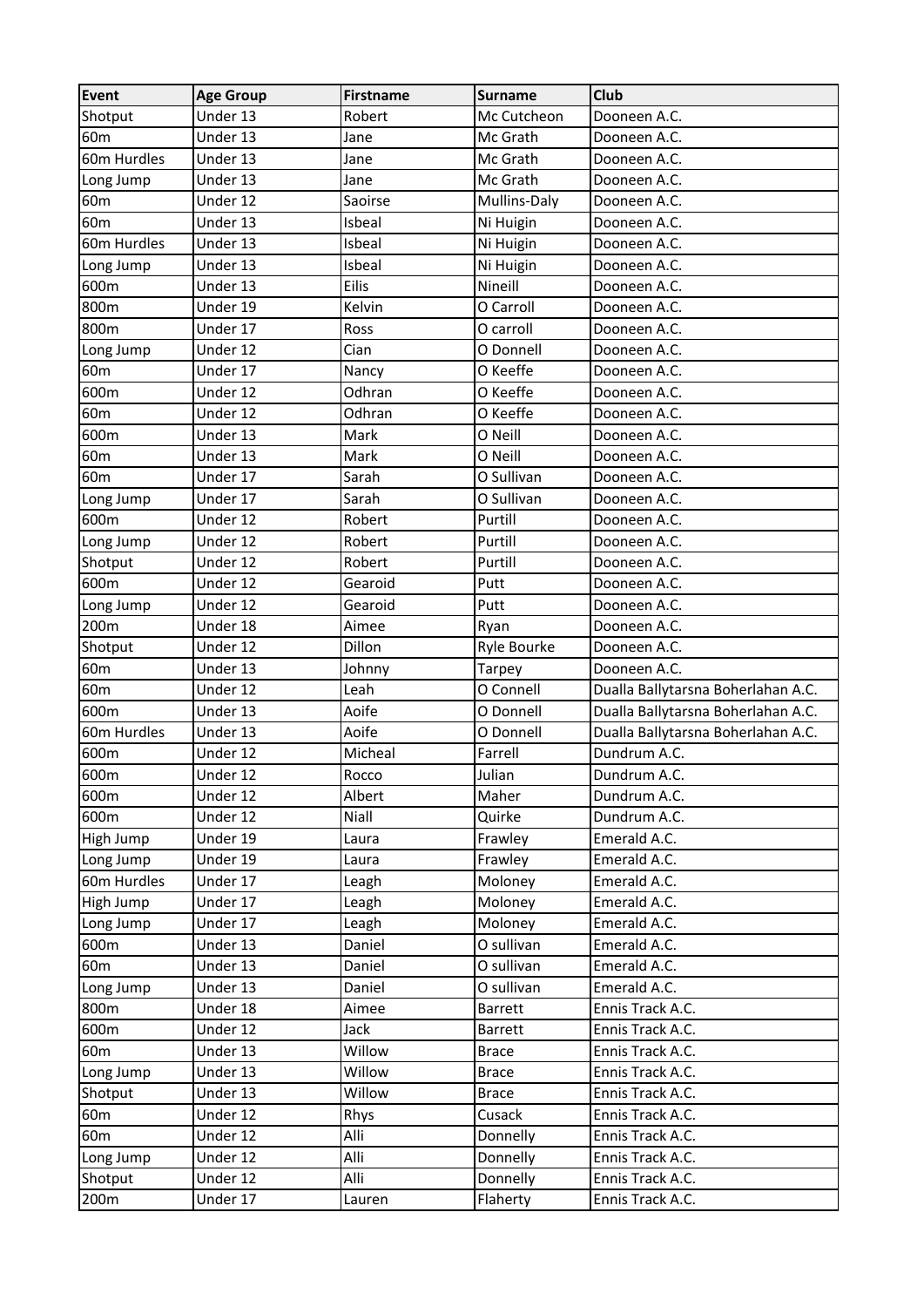| <b>Event</b>    | <b>Age Group</b> | <b>Firstname</b> | <b>Surname</b> | <b>Club</b>             |
|-----------------|------------------|------------------|----------------|-------------------------|
| 60 <sub>m</sub> | Under 17         | Lauren           | Flaherty       | Ennis Track A.C.        |
| Long Jump       | Under 17         | Lauren           | Flaherty       | Ennis Track A.C.        |
| 60m Hurdles     | Under 13         | Emily            | Frawley        | Ennis Track A.C.        |
| Long Jump       | Under 13         | Emily            | Frawley        | Ennis Track A.C.        |
| 60 <sub>m</sub> | Under 12         | Praise           | Jolaosho       | Ennis Track A.C.        |
| 600m            | Under 13         | Aisling          | Kelly          | Ennis Track A.C.        |
| 60 <sub>m</sub> | Under 13         | Aisling          | Kelly          | Ennis Track A.C.        |
| Long Jump       | Under 13         | Aisling          | Kelly          | Ennis Track A.C.        |
| 60 <sub>m</sub> | Under 13         | Jennifer         | Lyons          | Ennis Track A.C.        |
| Long Jump       | Under 13         | Jennifer         | Lyons          | Ennis Track A.C.        |
| 600m            | Under 12         | Hanna            | Lyszczak       | Ennis Track A.C.        |
| 60 <sub>m</sub> | Under 12         | Hanna            | Lyszczak       | Ennis Track A.C.        |
| 800m            | Under 18         | Ellen            | Mannion        | Ennis Track A.C.        |
| 60m Hurdles     | Under 13         | Cait             | Mc Carthy      | Ennis Track A.C.        |
| Long Jump       | Under 13         | Cait             | Mc Carthy      | Ennis Track A.C.        |
| 60 <sub>m</sub> | Under 12         | Mia              | Mc Gann        | Ennis Track A.C.        |
| 60m Hurdles     | Under 19         | Noah             | Mcconway       | Ennis Track A.C.        |
| High Jump       | Under 19         | Noah             | Mcconway       | Ennis Track A.C.        |
| Long Jump       | Under 19         | Noah             | Mcconway       | Ennis Track A.C.        |
| 600m            | Under 13         | Caoimhe          | Mcnamara       | Ennis Track A.C.        |
| High Jump       | Under 13         | Caoimhe          | Mcnamara       | Ennis Track A.C.        |
| 800m            | Under 19         | Cian             | O'Boyle        | Ennis Track A.C.        |
| 800m            | Under 17         | Holly            | O'Boyle        | Ennis Track A.C.        |
| 600m            | Under 12         | Cian             | O'Dwyer        | Ennis Track A.C.        |
| 600m            | Under 12         | Emily            | Quinn          | Ennis Track A.C.        |
| 60 <sub>m</sub> | Under 12         | Adam             | Rochford       | Ennis Track A.C.        |
| High Jump       | Under 12         | Adam             | Rochford       | Ennis Track A.C.        |
| Shotput         | Under 12         | Adam             | Rochford       | Ennis Track A.C.        |
| Pole Vault      | Under 15         | James            | Rochford       | Ennis Track A.C.        |
| 800m            | Under 19         | Colin            | Ryan           | Ennis Track A.C.        |
| 60 <sub>m</sub> | Under 12         | Jamie            | Ryan           | Ennis Track A.C.        |
| 600m            | Under 12         | Gearoid          | Troy           | Ennis Track A.C.        |
| Long Jump       | Under 12         | Gearoid          | Troy           | Ennis Track A.C.        |
| 600m            | Under 13         | Katie            | Troy           | Ennis Track A.C.        |
| 60 <sub>m</sub> | Under 13         | Katie            | Troy           | Ennis Track A.C.        |
| Long Jump       | Under 13         | Katie            | Troy           | Ennis Track A.C.        |
| 600m            | Under 12         | Clara            | Vaughan        | Ennis Track A.C.        |
| Long Jump       | Under 12         | Clara            | Vaughan        | Ennis Track A.C.        |
| 60 <sub>m</sub> | Under 13         | Oran             | Hegarty        | Fanahan Mc Sweeney A.C. |
| Long Jump       | Under 13         | Oran             | Hegarty        | Fanahan Mc Sweeney A.C. |
| Shotput         | Under 13         | Oran             | Hegarty        | Fanahan Mc Sweeney A.C. |
| 600m            | Under 12         | Jack             | O'Rourke       | Fanahan Mc Sweeney A.C. |
| Shotput         | Under 18         | Kotryna          | Pacerinskaite  | Fanahan Mc Sweeney A.C. |
| 60 <sub>m</sub> | Under 12         | Michael          | Quirke         | Fanahan Mc Sweeney A.C. |
| High Jump       | Under 12         | Michael          | Quirke         | Fanahan Mc Sweeney A.C. |
| Long Jump       | Under 12         | Michael          | Quirke         | Fanahan Mc Sweeney A.C. |
| 600m            | Under 13         | Sean             | Riordan        | Fanahan Mc Sweeney A.C. |
| 60 <sub>m</sub> | Under 13         | Sean             | Riordan        | Fanahan Mc Sweeney A.C. |
| Shotput         | Under 13         | Sean             | Riordan        | Fanahan Mc Sweeney A.C. |
| 60 <sub>m</sub> | Under 13         | Eoin             | Toland         | Fanahan Mc Sweeney A.C. |
| 60m Hurdles     | Under 13         | Eoin             | Toland         | Fanahan Mc Sweeney A.C. |
| Long Jump       | Under 13         | Eoin             | Toland         | Fanahan Mc Sweeney A.C. |
|                 |                  |                  |                |                         |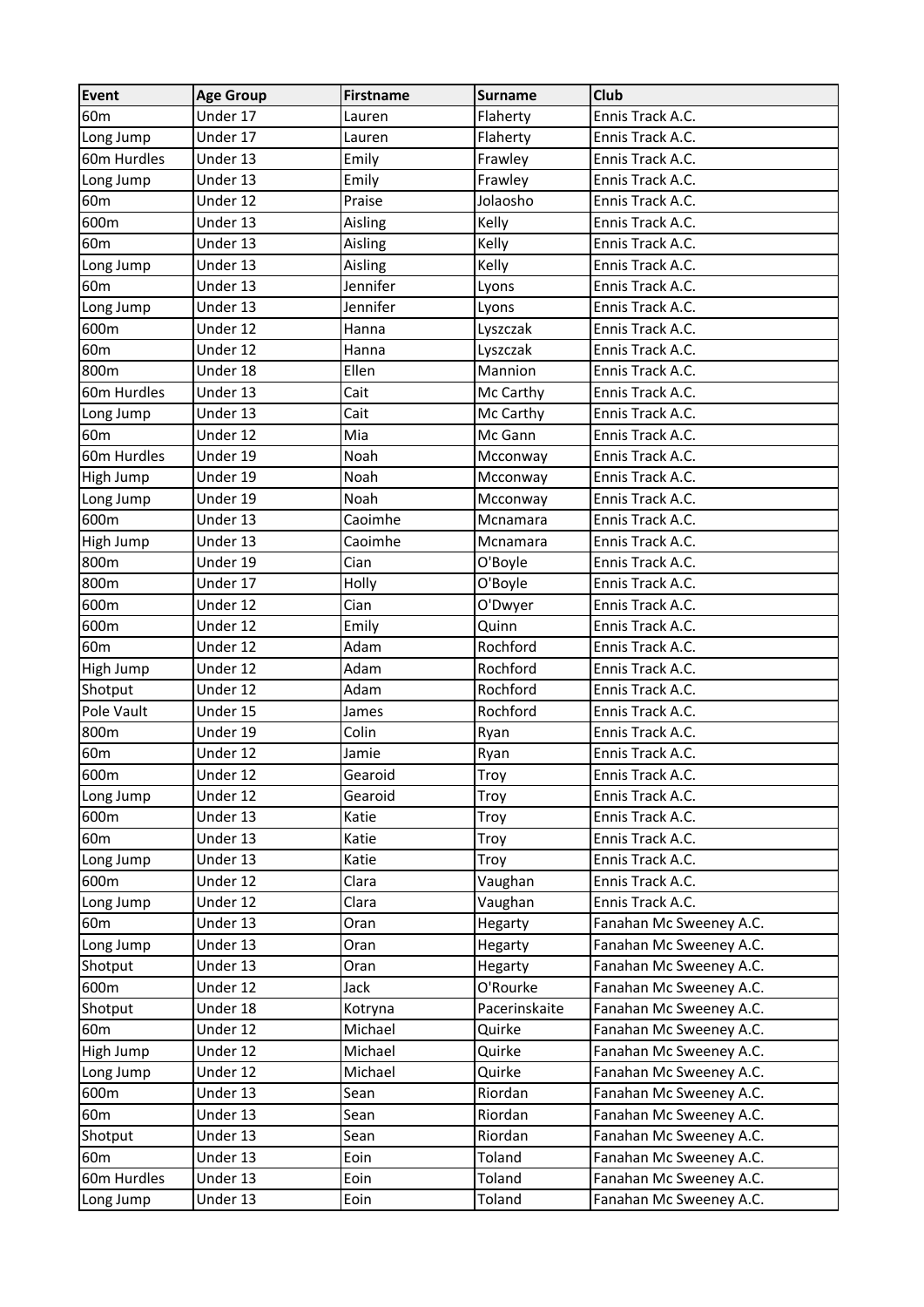| Event           | <b>Age Group</b> | <b>Firstname</b> | <b>Surname</b> | <b>Club</b>                  |
|-----------------|------------------|------------------|----------------|------------------------------|
| 60m Hurdles     | Under 13         | David            | Towey Jnr.     | Fanahan Mc Sweeney A.C.      |
| High Jump       | Under 13         | David            | Towey Jnr.     | Fanahan Mc Sweeney A.C.      |
| Long Jump       | Under 13         | David            | Towey Jnr.     | Fanahan Mc Sweeney A.C.      |
| 60 <sub>m</sub> | Under 13         | Ryan             | Vickers        | Farranfore Maine Valley A.C. |
| Shotput         | Under 13         | Ryan             | Vickers        | Farranfore Maine Valley A.C. |
| 800m            | Under 17         | Daire            | Culligan       | Fergus A.C.                  |
| 600m            | Under 13         | Anna             | Donnelly       | Fergus A.C.                  |
| 600m            | Under 13         | Leah             | Griffin        | Fergus A.C.                  |
| Long Jump       | Under 13         | Leah             | Griffin        | Fergus A.C.                  |
| 600m            | Under 12         | Nicole           | Griffin        | Fergus A.C.                  |
| Long Jump       | Under 12         | Nicole           | Griffin        | Fergus A.C.                  |
| 600m            | Under 12         | Emily            | Hick           | Fergus A.C.                  |
| 60 <sub>m</sub> | Under 12         | Emily            | Hick           | Fergus A.C.                  |
| 60 <sub>m</sub> | Under 13         | Aoibhinn         | Keane          | Fergus A.C.                  |
| 200m            | Under 17         | Michael          | Kelly          | Fergus A.C.                  |
| 60 <sub>m</sub> | Under 17         | Michael          | Kelly          | Fergus A.C.                  |
| 600m            | Under 12         | Kara             | Lynch          | Fergus A.C.                  |
| 600m            | Under 12         | Caoimhe          | Mc Mahon       | Fergus A.C.                  |
| Long Jump       | Under 12         | Caoimhe          | Mc Mahon       | Fergus A.C.                  |
| 600m            | Under 12         | Daniel           | Mc Namara      | Fergus A.C.                  |
| 600m            | Under 13         | Cathal           | O Rourke       | Fergus A.C.                  |
| 600m            | Under 13         | Alexander        | Pelczar        | Fergus A.C.                  |
| 60 <sub>m</sub> | Under 13         | Alexander        | Pelczar        | Fergus A.C.                  |
| 600m            | Under 12         | Robert           | Pelczar        | Fergus A.C.                  |
| 60 <sub>m</sub> | Under 12         | Robert           | Pelczar        | Fergus A.C.                  |
| 60 <sub>m</sub> | Under 12         | Alfie            | Carley         | Ferrybank A.C.               |
| Long Jump       | Under 12         | Alfie            | Carley         | Ferrybank A.C.               |
| 60 <sub>m</sub> | Under 17         | Mia              | Casey          | Ferrybank A.C.               |
| 60m Hurdles     | Under 17         | Mia              | Casey          | Ferrybank A.C.               |
| Long Jump       | Under 17         | Mia              | Casey          | Ferrybank A.C.               |
| 60 <sub>m</sub> | Under 13         | Andria           | Chacko         | Ferrybank A.C.               |
| 60m Hurdles     | Under 13         | Andria           | Chacko         | Ferrybank A.C.               |
| Long Jump       | Under 13         | Andria           | Chacko         | Ferrybank A.C.               |
| 600m            | Under 12         | Isabella         | Doyle          | Ferrybank A.C.               |
| 60 <sub>m</sub> | Under 12         | Isabella         | Doyle          | Ferrybank A.C.               |
| Long Jump       | Under 12         | Isabella         | Doyle          | Ferrybank A.C.               |
| 600m            | Under 12         | Orla             | Ferguson       | Ferrybank A.C.               |
| 60 <sub>m</sub> | Under 12         | Orla             | Ferguson       | Ferrybank A.C.               |
| High Jump       | Under 12         | Orla             | Ferguson       | Ferrybank A.C.               |
| 600m            | Under 12         | Saoirse          | Ferguson       | Ferrybank A.C.               |
| 60 <sub>m</sub> | Under 12         | Saoirse          | Ferguson       | Ferrybank A.C.               |
| Long Jump       | Under 12         | Saoirse          | Ferguson       | Ferrybank A.C.               |
| 600m            | Under 12         | Eimear           | Hayes          | Ferrybank A.C.               |
| Long Jump       | Under 12         | Eimear           | Hayes          | Ferrybank A.C.               |
| Long Jump       | Under 12         | Ben              | Hogan          | Ferrybank A.C.               |
| 600m            | Under 12         | Finn             | Kavanagh       | Ferrybank A.C.               |
| Long Jump       | Under 12         | Ali              | Lennon         | Ferrybank A.C.               |
| 60m Hurdles     | Under 18         | Ava              | Lonergan       | Ferrybank A.C.               |
| 600m            | Under 13         | Lewis            | Morgan         | Ferrybank A.C.               |
| 60 <sub>m</sub> | Under 13         | Lewis            | Morgan         | Ferrybank A.C.               |
| Long Jump       | Under 13         | Lewis            | Morgan         | Ferrybank A.C.               |
| 60m Hurdles     | Under 19         | Katie            | Nolke          | Ferrybank A.C.               |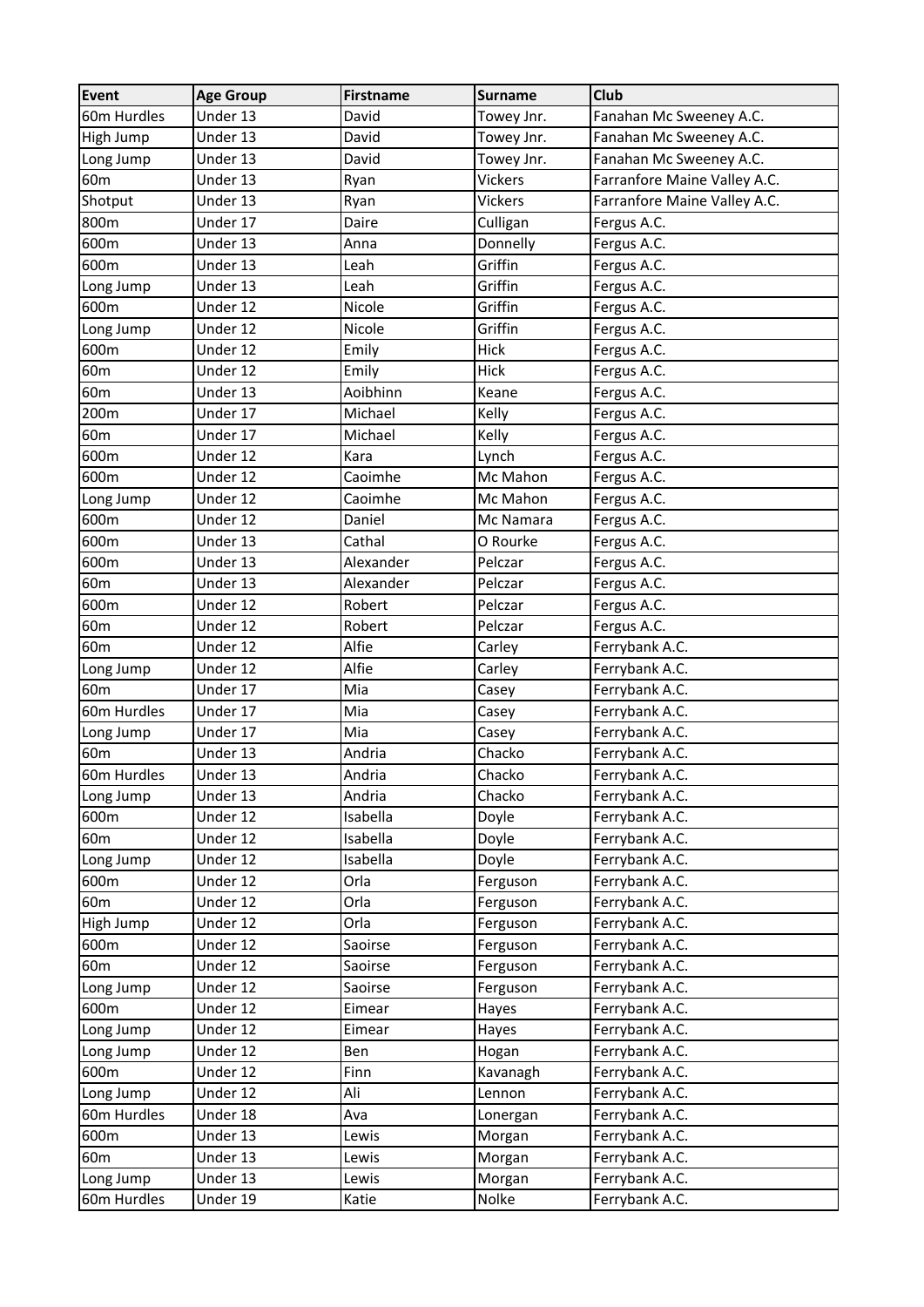| <b>Event</b>    | <b>Age Group</b> | <b>Firstname</b> | <b>Surname</b> | <b>Club</b>                        |
|-----------------|------------------|------------------|----------------|------------------------------------|
| Long Jump       | Under 19         | Katie            | Nolke          | Ferrybank A.C.                     |
| 60m Hurdles     | Under 13         | Emily            | Power          | Ferrybank A.C.                     |
| High Jump       | Under 13         | Emily            | Power          | Ferrybank A.C.                     |
| Long Jump       | Under 13         | Emily            | Power          | Ferrybank A.C.                     |
| 60 <sub>m</sub> | Under 12         | Sara             | Rabatin        | Ferrybank A.C.                     |
| 60m Hurdles     | Under 17         | Annabelle        | Walsh          | Ferrybank A.C.                     |
| High Jump       | Under 17         | Annabelle        | Walsh          | Ferrybank A.C.                     |
| 600m            | Under 12         | Lainey           | Walsh          | Ferrybank A.C.                     |
| 60m Hurdles     | Under 13         | Scott            | Windle         | Ferrybank A.C.                     |
| High Jump       | Under 13         | Scott            | Windle         | Ferrybank A.C.                     |
| Long Jump       | Under 13         | Scott            | Windle         | Ferrybank A.C.                     |
| High Jump       | Under 13         | Kate             | Cullinane      | Finisk Valley A.C.                 |
| Shotput         | Under 13         | Kate             | Cullinane      | Finisk Valley A.C.                 |
| Shotput         | Under 12         | Katelyn          | Doyle          | Finisk Valley A.C.                 |
| High Jump       | Under 17         | Tom              | Feerick        | Finisk Valley A.C.                 |
| Shotput         | Under 17         | Tom              | Feerick        | Finisk Valley A.C.                 |
| Shotput         | Under 12         | Alyssa           | Ferguson       | Finisk Valley A.C.                 |
| 60 <sub>m</sub> | Under 13         | Lucy             | Raicevic       | Finisk Valley A.C.                 |
| 60m Hurdles     | Under 13         | Lucy             | Raicevic       | Finisk Valley A.C.                 |
| High Jump       | Under 13         | Lucy             | Raicevic       | Finisk Valley A.C.                 |
| High Jump       | Under 17         | Corey            | Scanlan        | Finisk Valley A.C.                 |
| Shotput         | Under 17         | Corey            | Scanlan        | Finisk Valley A.C.                 |
| Shotput         | Under 12         | Aine             | O Riordan      | Gneeveguilla A.C.                  |
| Shotput         | Under 18         | Dylan            |                | Scannell-Fleming Gneeveguilla A.C. |
| 600m            | Under 13         | Leah             | Queally        | K.C.K. A.C.                        |
| 60 <sub>m</sub> | Under 13         | Leah             | Queally        | K.C.K. A.C.                        |
| Long Jump       | Under 13         | Leah             | Queally        | K.C.K. A.C.                        |
| 600m            | Under 12         | Lily May         | Queally        | K.C.K. A.C.                        |
| 60 <sub>m</sub> | Under 12         | Lily May         | Queally        | K.C.K. A.C.                        |
| Long Jump       | Under 12         | Lily May         | Queally        | K.C.K. A.C.                        |
| 600m            | Under 12         | Andrew           | Walsh          | K.C.K. A.C.                        |
| Long Jump       | Under 18         | Beth             | Mccarthy       | Kenmare A.C.                       |
| 200m            | Under 18         | Melissa          | Ahern          | Killarney Valley A.C.              |
| 60 <sub>m</sub> | Under 18         | Melissa          | Ahern          | Killarney Valley A.C.              |
| 200m            | Under 19         | Conor            | Gammell        | Killarney Valley A.C.              |
| 60 <sub>m</sub> | Under 19         | Conor            | Gammell        | Killarney Valley A.C.              |
| 60 <sub>m</sub> | Under 19         | Rachel           | Griffin        | Killarney Valley A.C.              |
| High Jump       | Under 19         | Sam              | Griffin        | Killarney Valley A.C.              |
| Long Jump       | Under 19         | Sam              | Griffin        | Killarney Valley A.C.              |
| Long Jump       | Under 19         | Dara             | Looney         | Killarney Valley A.C.              |
| Triple Jump     | Under 19         | Dara             | Looney         | Killarney Valley A.C.              |
| 800m            | Under 17         | Oisin            | Lynch          | Killarney Valley A.C.              |
| 200m            | Under 19         | Karl             | Mc Carthy      | Killarney Valley A.C.              |
| Shotput         | Under 19         | Kevin            | O Callaghan    | Killarney Valley A.C.              |
| 200m            | Under 19         | John             | O Connor       | Killarney Valley A.C.              |
| 60 <sub>m</sub> | Under 19         | John             | O Connor       | Killarney Valley A.C.              |
| 800m            | Under 17         | Grace            | O Meara        | Killarney Valley A.C.              |
| Pole Vault      | Under 15         | Anna             | O'Shea         | Killarney Valley A.C.              |
| Triple Jump     | Under 17         | Keelan           | Veerasoo       | Killarney Valley A.C.              |
| 800m            | Under 18         | Jack             | Rush           | Kilmurray/Ibrick/N.Clare A.C.      |
| 60 <sub>m</sub> | Under 13         | Rahman Amusa     | Adekunle       | Leevale A.C.                       |
| 60m Hurdles     | Under 13         | Rahman Amusa     | Adekunle       | Leevale A.C.                       |
|                 |                  |                  |                |                                    |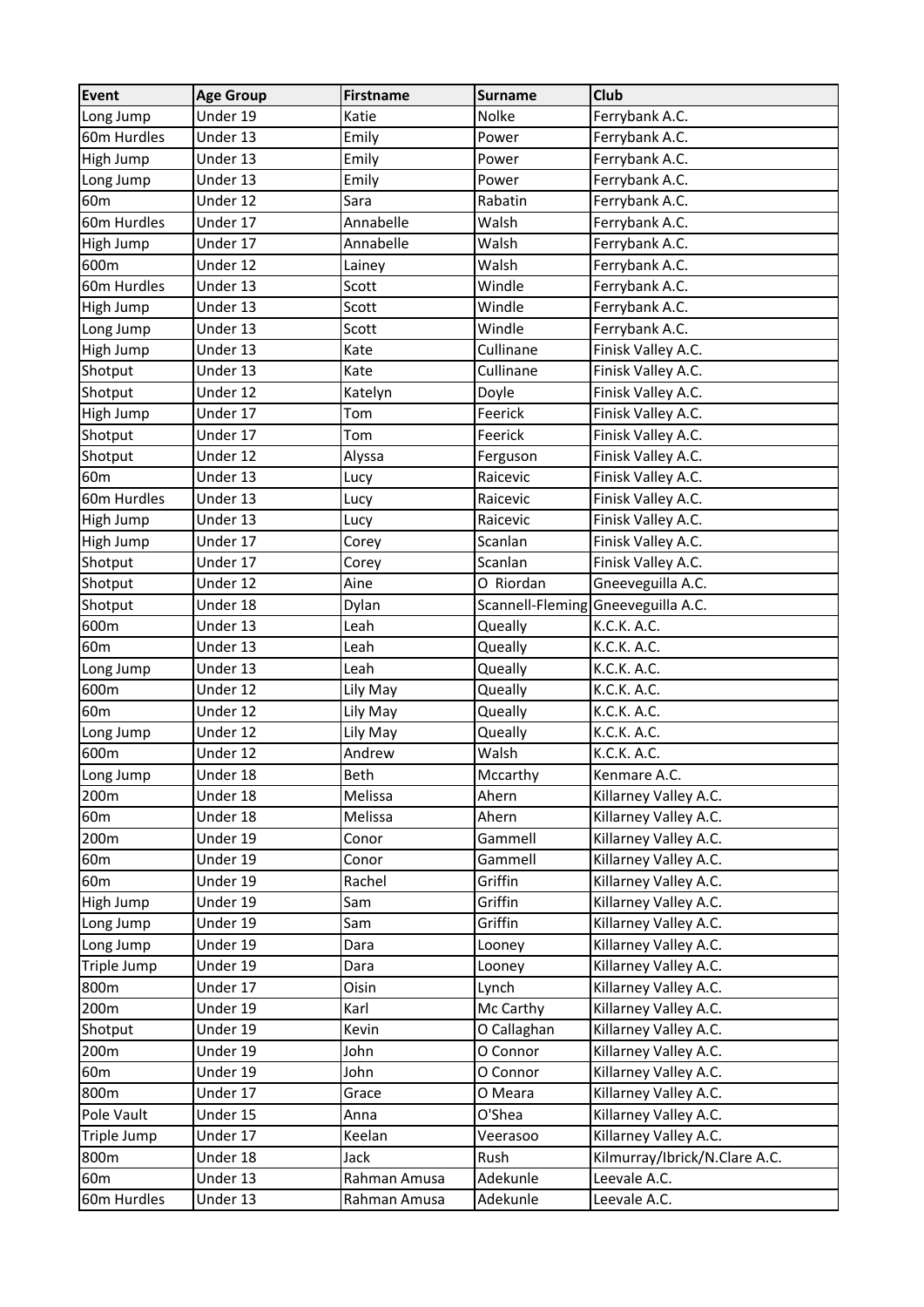| <b>Event</b>    | <b>Age Group</b> | Firstname     | <b>Surname</b>               | <b>Club</b>  |
|-----------------|------------------|---------------|------------------------------|--------------|
| Long Jump       | Under 13         | Rahman Amusa  | Adekunle                     | Leevale A.C. |
| 60 <sub>m</sub> | Under 18         | Amro          | Amir                         | Leevale A.C. |
| 200m            | Under 17         | Fatima        | Amusa                        | Leevale A.C. |
| 60 <sub>m</sub> | Under 17         | Fatima        | Amusa                        | Leevale A.C. |
| 800m            | Under 18         | Aislinn       | Austin                       | Leevale A.C. |
| 60 <sub>m</sub> | Under 17         | Okwu          | Backari                      | Leevale A.C. |
| 60m Hurdles     | Under 17         | Okwu          | Backari                      | Leevale A.C. |
| Long Jump       | Under 17         | Okwu          | Backari                      | Leevale A.C. |
| 600m            | Under 13         | Ethan         | Bambury                      | Leevale A.C. |
| 60m Hurdles     | Under 13         | Ethan         | Bambury                      | Leevale A.C. |
| High Jump       | Under 13         | Ethan         | Bambury                      | Leevale A.C. |
| Pole Vault      | Under 16         | Diarmuid      | Bannon                       | Leevale A.C. |
| Pole Vault      | Under 15         | Méabh         | Bannon                       | Leevale A.C. |
| 60 <sub>m</sub> | Under 13         | <b>Beth</b>   | Barry                        | Leevale A.C. |
| 600m            | Under 12         | Jeremy        | <b>Bourke</b>                | Leevale A.C. |
| High Jump       | Under 12         | Jeremy        | Bourke                       | Leevale A.C. |
| Long Jump       | Under 12         | Jeremy        | Bourke                       | Leevale A.C. |
| 60 <sub>m</sub> | Under 18         | Gabriella     | Bowen                        | Leevale A.C. |
| Long Jump       | Under 18         | Gabriella     | Bowen                        | Leevale A.C. |
| Pole Vault      | Under 19         | Una           | <b>Brice</b>                 | Leevale A.C. |
| 800m            | Under 19         | Daniel        | <b>Buckley</b>               | Leevale A.C. |
| 60 <sub>m</sub> | Under 19         | Conor         | Callinan                     | Leevale A.C. |
| 60m Hurdles     | Under 19         | Conor         | Callinan                     | Leevale A.C. |
| Pole Vault      | Under 19         | Conor         | Callinan                     | Leevale A.C. |
| 200m            | Under 18         | Sean          | Carmody                      | Leevale A.C. |
| 60m Hurdles     | Under 18         | Sean          | Carmody                      | Leevale A.C. |
| 60 <sub>m</sub> | Under 17         | John          | Cashman                      | Leevale A.C. |
| 60m Hurdles     | Under 17         | John          | Cashman                      | Leevale A.C. |
| 200m            | Under 18         | Ayisha        | Clinton                      | Leevale A.C. |
| 60 <sub>m</sub> | Under 18         | Ayisha        | Clinton                      | Leevale A.C. |
| 200m            | Under 17         | Patrick       | Corkery                      | Leevale A.C. |
| 60 <sub>m</sub> | Under 17         | Patrick       | Corkery                      | Leevale A.C. |
| Long Jump       | Under 17         | Patrick       | Corkery                      | Leevale A.C. |
| 600m            | Under 12         | Anna          | Creagh                       | Leevale A.C. |
| 200m            | Under 17         | Bavina        | Crowley                      | Leevale A.C. |
| 60 <sub>m</sub> | Under 17         | <b>Bavina</b> | Crowley                      | Leevale A.C. |
| Long Jump       | Under 17         | <b>Bavina</b> | Crowley                      | Leevale A.C. |
| 800m            | Under 17         | Claire        | Crowley                      | Leevale A.C. |
| 600m            | Under 12         | Tom           | Crowley                      | Leevale A.C. |
| 60m Hurdles     | Under 13         | Cillian       | Daly                         | Leevale A.C. |
| Long Jump       | Under 13         | Cillian       | Daly                         | Leevale A.C. |
| 800m            | Under 18         | Sorcha        | Daly                         | Leevale A.C. |
| 60 <sub>m</sub> | Under 12         | Lydia         | Delamere Cooney Leevale A.C. |              |
| Long Jump       | Under 12         | Lydia         | Delamere Cooney Leevale A.C. |              |
| 800m            | Under 17         | Nicole        | Dinan                        | Leevale A.C. |
| High Jump       | Under 12         | Joshua        | Dorgan                       | Leevale A.C. |
| Long Jump       | Under 12         | Joshua        | Dorgan                       | Leevale A.C. |
| High Jump       | Under 13         | Noah          | Dorgan                       | Leevale A.C. |
| 600m            | Under 13         | Fiachra       | Dowling                      | Leevale A.C. |
| Long Jump       | Under 13         | Fiachra       | Dowling                      | Leevale A.C. |
| Pole Vault      | Under 18         | Joshua        | Fitzgerald                   | Leevale A.C. |
| 60m Hurdles     | Under 13         | Katie         | Fitzgerald                   | Leevale A.C. |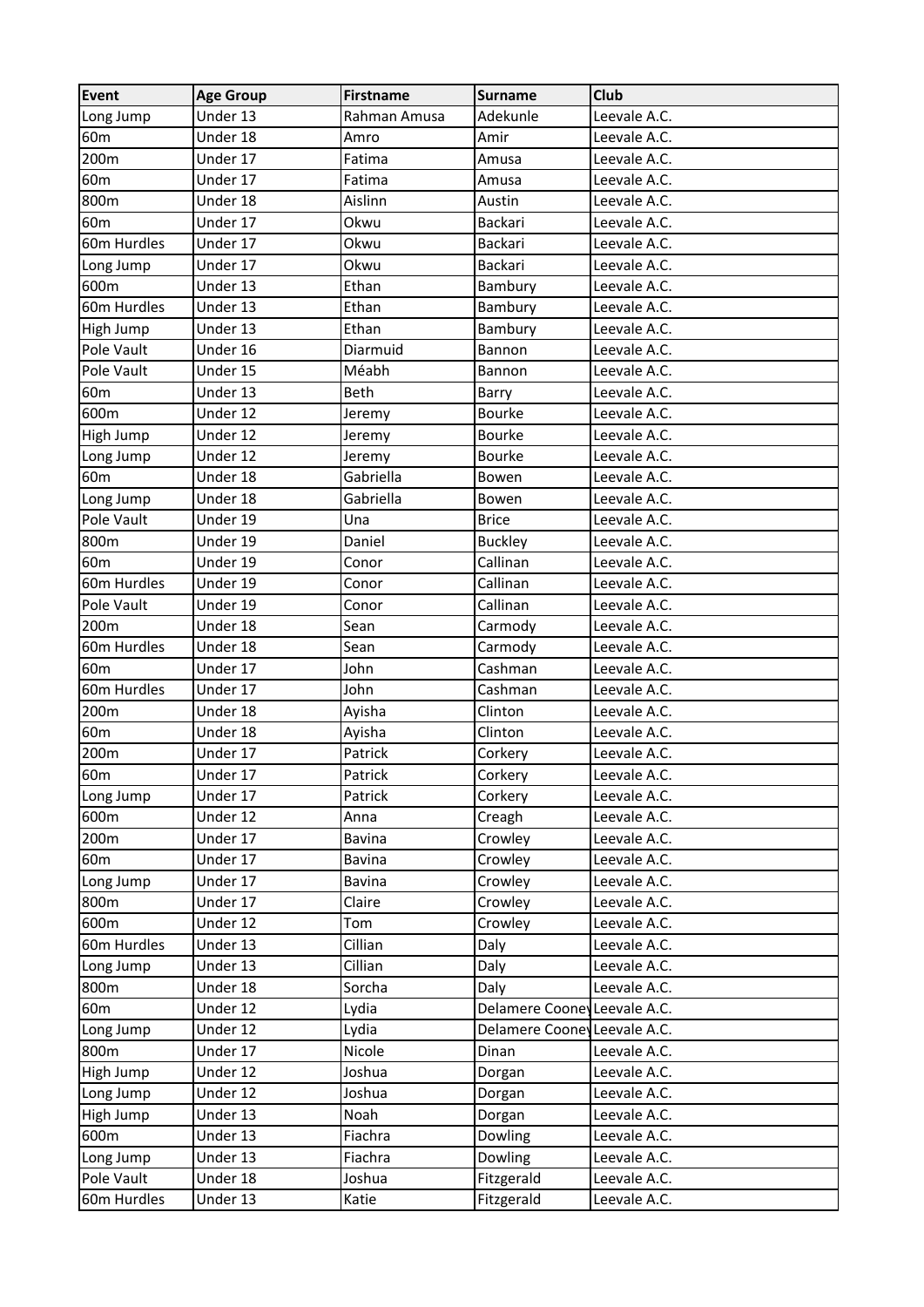| <b>Event</b>    | <b>Age Group</b> | Firstname      | <b>Surname</b> | <b>Club</b>  |
|-----------------|------------------|----------------|----------------|--------------|
| High Jump       | Under 13         | Katie          | Fitzgerald     | Leevale A.C. |
| 60m Hurdles     | Under 13         | Lucy           | Fitzgerald     | Leevale A.C. |
| High Jump       | Under 13         | Lucy           | Fitzgerald     | Leevale A.C. |
| High Jump       | Under 17         | Maeve          | Fleming        | Leevale A.C. |
| 60 <sub>m</sub> | Under 17         | David          | Flynn          | Leevale A.C. |
| Long Jump       | Under 17         | David          | Flynn          | Leevale A.C. |
| 60 <sub>m</sub> | Under 13         | Julie          | Forbes         | Leevale A.C. |
| 60m Hurdles     | Under 13         | Julie          | Forbes         | Leevale A.C. |
| Long Jump       | Under 13         | Julie          | Forbes         | Leevale A.C. |
| 600m            | Under 12         | Sydney         | Forde          | Leevale A.C. |
| High Jump       | Under 12         | Sydney         | Forde          | Leevale A.C. |
| Long Jump       | Under 12         | Sydney         | Forde          | Leevale A.C. |
| 60 <sub>m</sub> | Under 13         | Nina           | Fox            | Leevale A.C. |
| Shotput         | Under 17         | Christopher    | Furlong        | Leevale A.C. |
| 800m            | Under 17         | Lucia          | Gonzalez       | Leevale A.C. |
| 600m            | Under 12         | Edith          | Hanna          | Leevale A.C. |
| Long Jump       | Under 12         | Edith          | Hanna          | Leevale A.C. |
| Pole Vault      | Under 17         | Lucie          | Healy          | Leevale A.C. |
| 200m            | Under 18         | Ella           | Jenks          | Leevale A.C. |
| 60 <sub>m</sub> | Under 18         | Ella           | Jenks          | Leevale A.C. |
| 800m            | Under 18         | Clodagh        | Kelleher       | Leevale A.C. |
| 800m            | Under 18         | Fionn          | Kimber O'Shea  | Leevale A.C. |
| 60m Hurdles     | Under 18         | Jessica        | Lyne           | Leevale A.C. |
| Triple Jump     | Under 18         | Jessica        | Lyne           | Leevale A.C. |
| 200m            | Under 19         | Igor           | Marczak        | Leevale A.C. |
| 60 <sub>m</sub> | Under 19         | Igor           | Marczak        | Leevale A.C. |
| 60 <sub>m</sub> | Under 12         | Cole           | Mc Donnell     | Leevale A.C. |
| High Jump       | Under 12         | Jenny          | Mc Grath       | Leevale A.C. |
| Long Jump       | Under 12         | Jenny          | Mc Grath       | Leevale A.C. |
| 600m            | Under 12         | Jessica        | Merrigan       | Leevale A.C. |
| 60 <sub>m</sub> | Under 13         | Adam           | Murphy         | Leevale A.C. |
| Long Jump       | Under 13         | Adam           | Murphy         | Leevale A.C. |
| 200m            | Under 19         | Colin          | Murphy         | Leevale A.C. |
| 60 <sub>m</sub> | Under 19         | Colin          | Murphy         | Leevale A.C. |
| 60m Hurdles     | Under 19         | Colin          | Murphy         | Leevale A.C. |
| 60m Hurdles     | Under 13         | Fionn          | Naughton       | Leevale A.C. |
| Long Jump       | Under 13         | Fionn          | Naughton       | Leevale A.C. |
| Shotput         | Under 13         | Fionn          | Naughton       | Leevale A.C. |
| Shotput         | Under 18         | Kate           | Naughton       | Leevale A.C. |
| Pole Vault      | Under 15         | Oscar          | Naughton       | Leevale A.C. |
| Pole Vault      | Under 16         | Alex           | <b>Neff</b>    | Leevale A.C. |
| 600m            | Under 12         | Ruaidhri       | O Conaill      | Leevale A.C. |
| 600m            | Under 13         | Ruaidhri       | O Conaill      | Leevale A.C. |
| 60m Hurdles     | Under 13         | Ruaidhri       | O Conaill      | Leevale A.C. |
| Long Jump       | Under 12         | Ruaidhri       | O Conaill      | Leevale A.C. |
| Long Jump       | Under 13         | Ruaidhri       | O Conaill      | Leevale A.C. |
| 600m            | Under 13         | Max            | O Connor       | Leevale A.C. |
| Long Jump       | Under 13         | Max            | O Connor       | Leevale A.C. |
| 200m            | Under 19         | <b>Brendan</b> | O Donoghue     | Leevale A.C. |
| 60 <sub>m</sub> | Under 19         | <b>Brendan</b> | O Donoghue     | Leevale A.C. |
| Shotput         | Under 17         | Garry          | O Donovan      | Leevale A.C. |
| 800m            | Under 18         | Katie          | O Keeffe       | Leevale A.C. |
|                 |                  |                |                |              |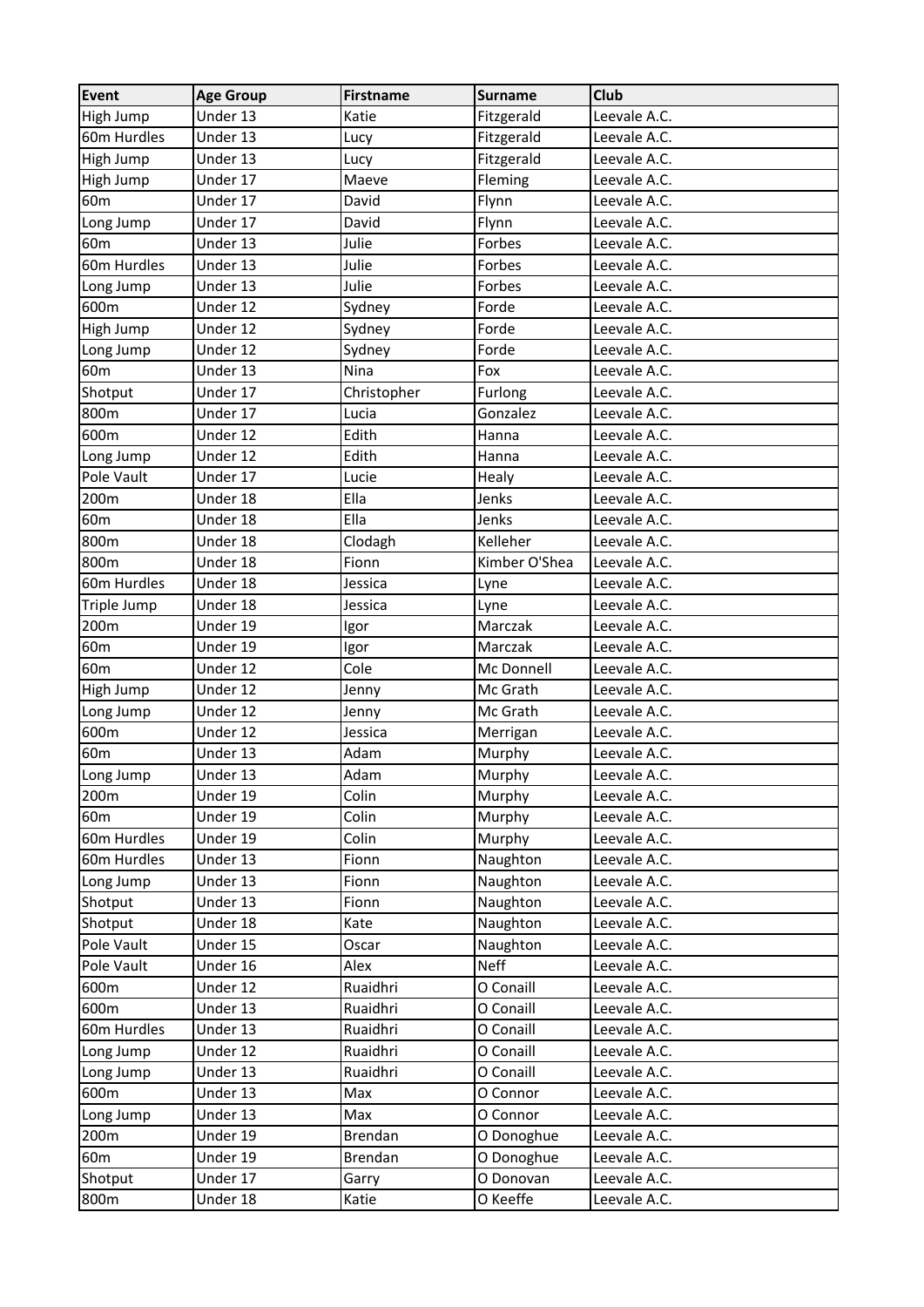| <b>Event</b>    | <b>Age Group</b> | Firstname     | <b>Surname</b> | Club               |
|-----------------|------------------|---------------|----------------|--------------------|
| 600m            | Under 12         | Joelle        | O Leary        | Leevale A.C.       |
| 60 <sub>m</sub> | Under 12         | Joelle        | O Leary        | Leevale A.C.       |
| Long Jump       | Under 12         | Joelle        | O Leary        | Leevale A.C.       |
| 200m            | Under 18         | Colin         | O'Dwyer        | Leevale A.C.       |
| 60 <sub>m</sub> | Under 18         | Colin         | O'Dwyer        | Leevale A.C.       |
| 200m            | Under 19         | Ciara         | O'Mahony       | Leevale A.C.       |
| 60 <sub>m</sub> | Under 19         | Ciara         | O'Mahony       | Leevale A.C.       |
| Shotput         | Under 17         | <b>Briana</b> | Onoh           | Leevale A.C.       |
| 60m Hurdles     | Under 17         | Orla          | O'Sullivan     | Leevale A.C.       |
| Pole Vault      | Under 17         | Orla          | O'Sullivan     | Leevale A.C.       |
| Triple Jump     | Under 17         | Orla          | O'Sullivan     | Leevale A.C.       |
| 600m            | Under 12         | Alannah       | Roche-Sheehan  | Leevale A.C.       |
| Long Jump       | Under 12         | Alannah       | Roche-Sheehan  | Leevale A.C.       |
| 60 <sub>m</sub> | Under 19         | Yasin         | Salim said     | Leevale A.C.       |
| 200m            | Under 19         | Ella          | Scott          | Leevale A.C.       |
| 60 <sub>m</sub> | Under 19         | Ella          | Scott          | Leevale A.C.       |
| 60m Hurdles     | Under 19         | Ella          | Scott          | Leevale A.C.       |
| 60 <sub>m</sub> | Under 13         | Alison        | Scully         | Leevale A.C.       |
| 600m            | Under 13         | Elizabeth     | Sexton         | Leevale A.C.       |
| 60m Hurdles     | Under 13         | Elizabeth     | Sexton         | Leevale A.C.       |
| Shotput         | Under 13         | Elizabeth     | Sexton         | Leevale A.C.       |
| 600m            | Under 12         | Sophia        | Sheehan        | Leevale A.C.       |
| High Jump       | Under 12         | Sophia        | Sheehan        | Leevale A.C.       |
| Long Jump       | Under 12         | Sophia        | Sheehan        | Leevale A.C.       |
| High Jump       | Under 12         | Jenny         | Sheridan       | Leevale A.C.       |
| Long Jump       | Under 12         | Jenny         | Sheridan       | Leevale A.C.       |
| 200m            | Under 19         | Lucy-May      | Sleeman        | Leevale A.C.       |
| 60 <sub>m</sub> | Under 19         | Lucy-May      | Sleeman        | Leevale A.C.       |
| 60m Hurdles     | Under 19         | Lucy-May      | Sleeman        | Leevale A.C.       |
| 600m            | Under 12         | Katie         | Weston         | Leevale A.C.       |
| Long Jump       | Under 12         | Katie         | Weston         | Leevale A.C.       |
| 800m            | Under 19         | Oisin         | Whyte          | Leevale A.C.       |
| 600m            | Under 13         | John          | Farrell        | Limerick A.C.      |
| Long Jump       | Under 13         | John          | Farrell        | Limerick A.C.      |
| 800m            | Under 17         | Alan          | Gladysz        | Limerick A.C.      |
| Long Jump       | Under 17         | Alan          | Gladysz        | Limerick A.C.      |
| 800m            | Under 19         | Samuell       | Logan          | Limerick A.C.      |
| 200m            | Under 19         | Darragh       | Murphy         | Limerick A.C.      |
| 200m            | Under 18         | Rex           | Nyamakazi      | Limerick A.C.      |
| 60 <sub>m</sub> | Under 18         | Rex           | Nyamakazi      | Limerick A.C.      |
| 60m Hurdles     | Under 18         | Aaron         | O'Connor       | Limerick A.C.      |
| Shotput         | Under 18         | Aaron         | O'Connor       | Limerick A.C.      |
| Triple Jump     | Under 18         | Aaron         | O'Connor       | Limerick A.C.      |
| 200m            | Under 19         | Stephen       | Oyadeji        | Limerick A.C.      |
| 60 <sub>m</sub> | Under 19         | Stephen       | Oyadeji        | Limerick A.C.      |
| 60 <sub>m</sub> | Under 13         | Alanna        | Purcell        | Limerick A.C.      |
| 200m            | Under 18         | Aoife         | Ryan           | Limerick A.C.      |
| 600m            | Under 12         | Darragh       | Whelan         | Limerick A.C.      |
| 60 <sub>m</sub> | Under 13         | Catherine     | <b>Buckley</b> | Lios Tuathail A.C. |
| Shotput         | Under 17         | Aoibhínn      | Harte          | Lios Tuathail A.C. |
| Shotput         | Under 12         | Caoilinn      | Harte          | Lios Tuathail A.C. |
| 60 <sub>m</sub> | Under 13         | Corey         | Heaphy         | Lios Tuathail A.C. |
|                 |                  |               |                |                    |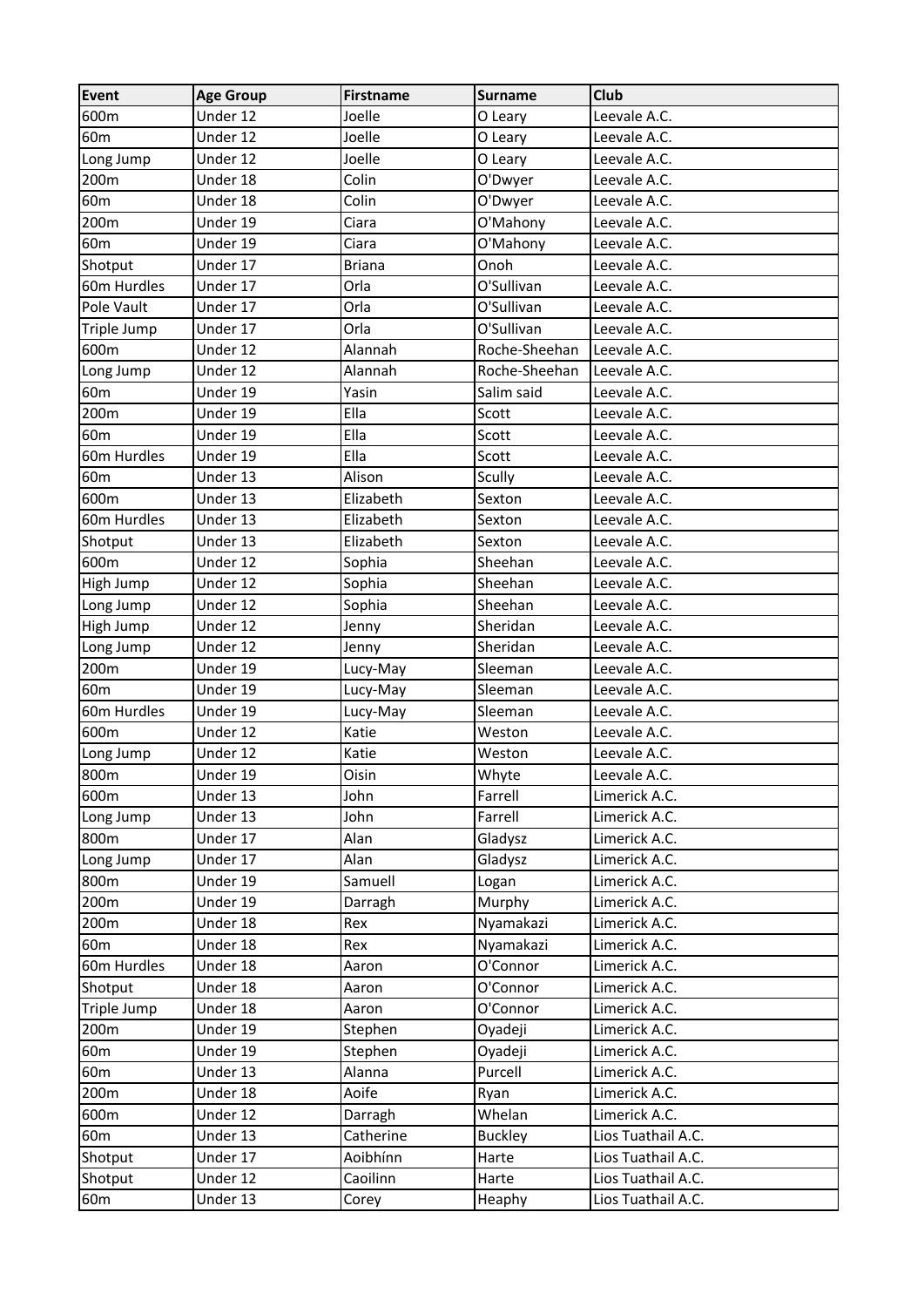| Event           | <b>Age Group</b> | Firstname      | <b>Surname</b> | Club               |
|-----------------|------------------|----------------|----------------|--------------------|
| 60 <sub>m</sub> | Under 13         | Thomas         | Keane          | Lios Tuathail A.C. |
| 60 <sub>m</sub> | Under 12         | Éamon          | Kennelly       | Lios Tuathail A.C. |
| 60 <sub>m</sub> | Under 12         | Isabelle       | Larkin         | Lios Tuathail A.C. |
| 60 <sub>m</sub> | Under 19         | Megan          | Lynch          | Lios Tuathail A.C. |
| Shotput         | Under 19         | Padraic        | Mc Carthy      | Lios Tuathail A.C. |
| 600m            | Under 12         | Isabella       | Mc Enery       | Lios Tuathail A.C. |
| 60 <sub>m</sub> | Under 12         | Isabella       | Mc Enery       | Lios Tuathail A.C. |
| 60 <sub>m</sub> | Under 12         | Chloe          | O Flaherty     | Lios Tuathail A.C. |
| 200m            | Under 18         | <b>Brendan</b> | O Leary        | Lios Tuathail A.C. |
| 600m            | Under 12         | Donnacha       | Quilter        | Lios Tuathail A.C. |
| 60 <sub>m</sub> | Under 12         | Donnacha       | Quilter        | Lios Tuathail A.C. |
| 60 <sub>m</sub> | Under 13         | Kate           | Sheridan       | Lios Tuathail A.C. |
| 200m            | Under 19         | Irene          | Kellegher      | Liscarroll A.C.    |
| 600m            | Under 13         | Aly            | Carmody        | Marian A.C.        |
| 60 <sub>m</sub> | Under 13         | Aly            | Carmody        | Marian A.C.        |
| 600m            | Under 13         | Caoimhe        | Neylon         | Marian A.C.        |
| 600m            | Under 12         | Ava            | O Boyle        | Marian A.C.        |
| 60 <sub>m</sub> | Under 12         | Ava            | O Boyle        | Marian A.C.        |
| 600m            | Under 12         | Olivia         | Shannon        | Marian A.C.        |
| 200m            | Under 18         | Luke           | <b>Butler</b>  | Midleton A.C.      |
| 600m            | Under 12         | Aisling        | Callanan       | Midleton A.C.      |
| 600m            | Under 12         | Darragh        | Callanan       | Midleton A.C.      |
| Long Jump       | Under 12         | Darragh        | Callanan       | Midleton A.C.      |
| 60m Hurdles     | Under 13         | Aoife          | Corkery        | Midleton A.C.      |
| High Jump       | Under 13         | Aoife          | Corkery        | Midleton A.C.      |
| Pole Vault      | Under 15         | Meabh          | Corkery        | Midleton A.C.      |
| 60 <sub>m</sub> | Under 12         | Ellie          | Coughlan       | Midleton A.C.      |
| Long Jump       | Under 12         | Ellie          | Coughlan       | Midleton A.C.      |
| Shotput         | Under 12         | Ellie          | Coughlan       | Midleton A.C.      |
| 600m            | Under 13         | Maria          | Creedon        | Midleton A.C.      |
| Long Jump       | Under 13         | Maria          | Creedon        | Midleton A.C.      |
| 60 <sub>m</sub> | Under 13         | Abigail        | Duggan         | Midleton A.C.      |
| 60 <sub>m</sub> | Under 13         | Aoibh          | Fuller         | Midleton A.C.      |
| 60 <sub>m</sub> | Under 13         | JP             | Guerin         | Midleton A.C.      |
| Long Jump       | Under 13         | JP             | Guerin         | Midleton A.C.      |
| 600m            | Under 13         | Teresa         | Jabkiewicz     | Midleton A.C.      |
| 60 <sub>m</sub> | Under 13         | Teresa         | Jabkiewicz     | Midleton A.C.      |
| 200m            | Under 17         | Kyle           | Kamden         | Midleton A.C.      |
| 60 <sub>m</sub> | Under 17         | Kyle           | Kamden         | Midleton A.C.      |
| 600m            | Under 12         | Jack           | Kelleher       | Midleton A.C.      |
| Long Jump       | Under 12         | Jack           | Kelleher       | Midleton A.C.      |
| 200m            | Under 17         | Aoife          | Lee            | Midleton A.C.      |
| 60 <sub>m</sub> | Under 17         | Aoife          | Lee            | Midleton A.C.      |
| 600m            | Under 13         | Cathal         | Lowney         | Midleton A.C.      |
| 60 <sub>m</sub> | Under 13         | Cathal         | Lowney         | Midleton A.C.      |
| Long Jump       | Under 13         | Cathal         | Lowney         | Midleton A.C.      |
| 60 <sub>m</sub> | Under 17         | Amy            | Mc Carthy      | Midleton A.C.      |
| Long Jump       | Under 17         | Amy            | Mc Carthy      | Midleton A.C.      |
| 800m            | Under 18         | Dinny          | Mc lean        | Midleton A.C.      |
| 600m            | Under 12         | Michael        | Mc Manus       | Midleton A.C.      |
| 60 <sub>m</sub> | Under 12         | Michael        | Mc Manus       | Midleton A.C.      |
| High Jump       | Under 12         | Michael        | Mc Manus       | Midleton A.C.      |
|                 |                  |                |                |                    |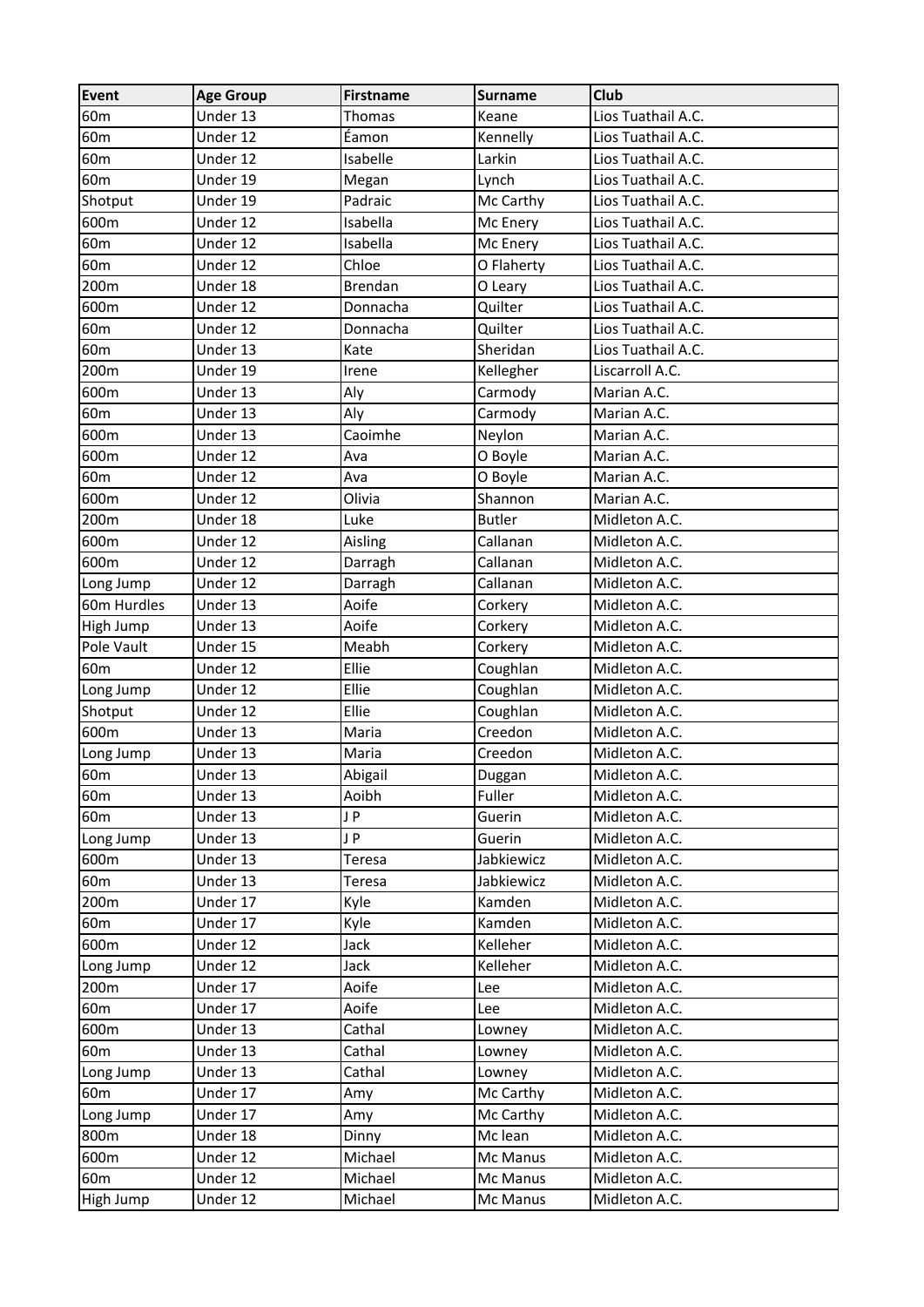| Event           | <b>Age Group</b> | Firstname | <b>Surname</b> | <b>Club</b>            |
|-----------------|------------------|-----------|----------------|------------------------|
| 60 <sub>m</sub> | Under 12         | Aoibhinn  | Murphy         | Midleton A.C.          |
| Long Jump       | Under 12         | Aoibhinn  | Murphy         | Midleton A.C.          |
| Shotput         | Under 12         | Aoibhinn  | Murphy         | Midleton A.C.          |
| 600m            | Under 12         | Jake      | O Sullivan     | Midleton A.C.          |
| 600m            | Under 13         | Max       | Smiddy         | Midleton A.C.          |
| High Jump       | Under 13         | Max       | Smiddy         | Midleton A.C.          |
| 600m            | Under 12         | Ula       | Sokolowska     | Midleton A.C.          |
| 60 <sub>m</sub> | Under 12         | Ula       | Sokolowska     | Midleton A.C.          |
| Long Jump       | Under 12         | Ula       | Sokolowska     | Midleton A.C.          |
| 600m            | Under 12         | Neasa     | Moloney        | Mooreabbey Milers A.C. |
| High Jump       | Under 12         | Neasa     | Moloney        | Mooreabbey Milers A.C. |
| Long Jump       | Under 12         | Neasa     | Moloney        | Mooreabbey Milers A.C. |
| 60 <sub>m</sub> | Under 12         | Gerard    | Delaney        | Moyne A.C.             |
| High Jump       | Under 12         | Gerard    | Delaney        | Moyne A.C.             |
| Shotput         | Under 12         | Gerard    | Delaney        | Moyne A.C.             |
| 200m            | Under 19         | Lucy      | Doyle          | Moyne A.C.             |
| 60 <sub>m</sub> | Under 19         | Lucy      | Doyle          | Moyne A.C.             |
| Shotput         | Under 13         | Maria     | Doyle          | Moyne A.C.             |
| 600m            | Under 12         | Billy     | Flanagan       | Moyne A.C.             |
| Long Jump       | Under 12         | Billy     | Flanagan       | Moyne A.C.             |
| 200m            | Under 19         | Leona     | Maher          | Moyne A.C.             |
| 60 <sub>m</sub> | Under 19         | Leona     | Maher          | Moyne A.C.             |
| 600m            | Under 13         | Noah      | Murphy         | Moyne A.C.             |
| Long Jump       | Under 13         | Noah      | Murphy         | Moyne A.C.             |
| 600m            | Under 13         | David     | Nolan          | Moyne A.C.             |
| Long Jump       | Under 13         | David     | Nolan          | Moyne A.C.             |
| 600m            | Under 13         | Jack      | Renehan        | Moyne A.C.             |
| Long Jump       | Under 13         | Jack      | Renehan        | Moyne A.C.             |
| 600m            | Under 12         | Caoimhe   | Slevin         | Moyne A.C.             |
| 60 <sub>m</sub> | Under 13         | Olive     | Spillane Leane | Moyne A.C.             |
| Long Jump       | Under 13         | Olive     | Spillane Leane | Moyne A.C.             |
| 800m            | Under 17         | Thomas    | Bergin         | Nenagh Olympic A.C.    |
| Shotput         | Under 18         | Emma      | Carolan        | Nenagh Olympic A.C.    |
| Pole Vault      | Under 19         | Ben       | Connolly       | Nenagh Olympic A.C.    |
| 60 <sub>m</sub> | Under 17         | Emily     | Davidson       | Nenagh Olympic A.C.    |
| Long Jump       | Under 17         | Emily     | Davidson       | Nenagh Olympic A.C.    |
| High Jump       | Under 17         | Roisin    | Duffy          | Nenagh Olympic A.C.    |
| Long Jump       | Under 17         | Roisin    | Duffy          | Nenagh Olympic A.C.    |
| 800m            | Under 19         | Sean      | Hayes          | Nenagh Olympic A.C.    |
| 800m            | Under 18         | Cian      | Hodgins        | Nenagh Olympic A.C.    |
| 200m            | Under 19         | Tom       | Mc Cutcheon    | Nenagh Olympic A.C.    |
| 60 <sub>m</sub> | Under 19         | Tom       | Mc Cutcheon    | Nenagh Olympic A.C.    |
| Pole Vault      | Under 19         | Jodie     | Mc Grath       | Nenagh Olympic A.C.    |
| 200m            | Under 18         | Micheal   | Moylan         | Nenagh Olympic A.C.    |
| 60 <sub>m</sub> | Under 18         | Micheal   | Moylan         | Nenagh Olympic A.C.    |
| High Jump       | Under 18         | Ellen     | O dwyer        | Nenagh Olympic A.C.    |
| Long Jump       | Under 18         | Ellen     | O dwyer        | Nenagh Olympic A.C.    |
| Triple Jump     | Under 18         | Ellen     | O dwyer        | Nenagh Olympic A.C.    |
| 60m Hurdles     | Under 18         | Ava       | Rochford       | Nenagh Olympic A.C.    |
| High Jump       | Under 18         | Ava       | Rochford       | Nenagh Olympic A.C.    |
| Pole Vault      | Under 18         | Ava       | Rochford       | Nenagh Olympic A.C.    |
| 600m            | Under 13         | Caoimhe   | Bourke         | Newport A.C.           |
|                 |                  |           |                |                        |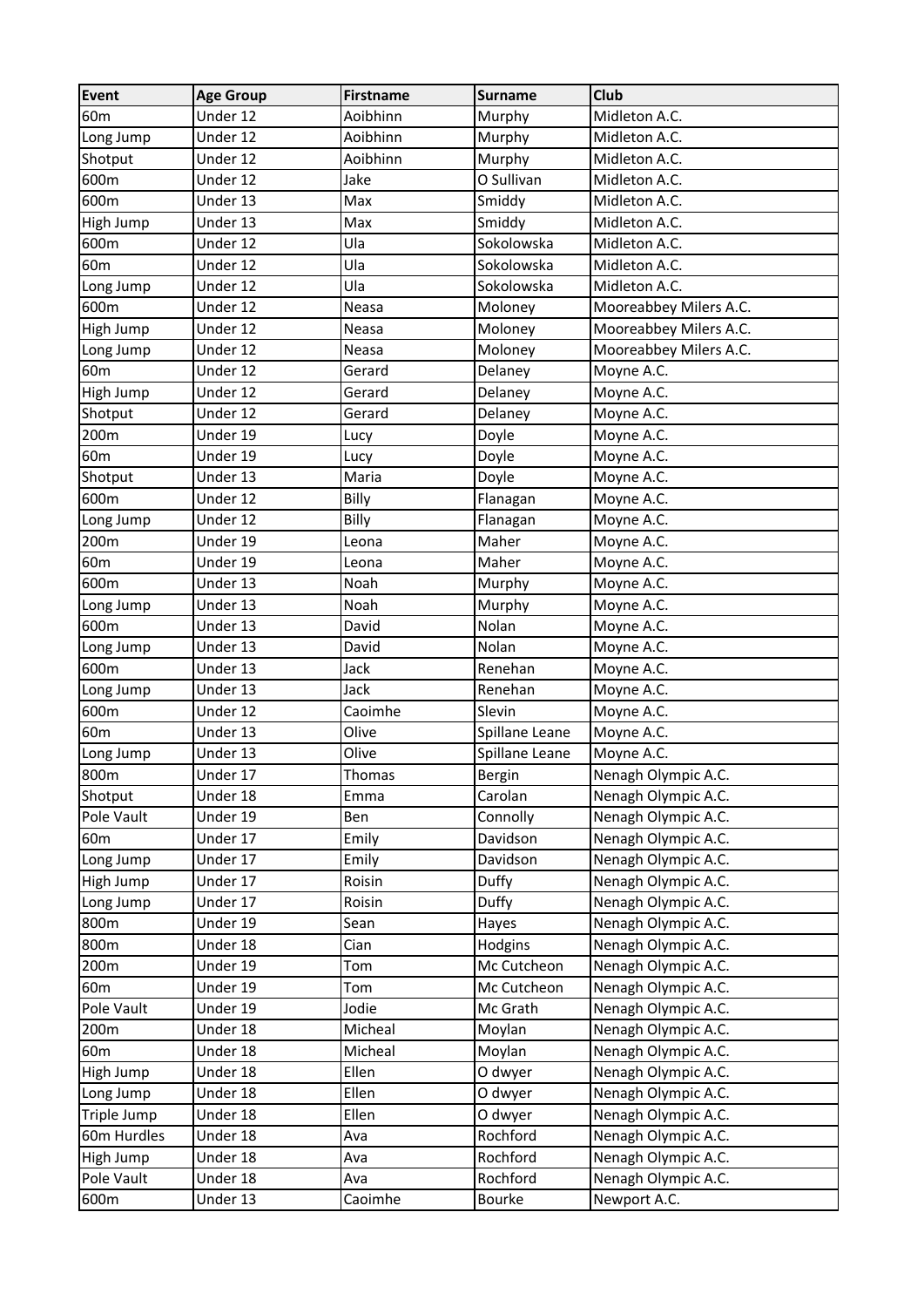| <b>Event</b>    | <b>Age Group</b> | <b>Firstname</b>    | <b>Surname</b>                  | Club                       |
|-----------------|------------------|---------------------|---------------------------------|----------------------------|
| 60 <sub>m</sub> | Under 13         | Caoimhe             | <b>Bourke</b>                   | Newport A.C.               |
| Long Jump       | Under 13         | Caoimhe             | <b>Bourke</b>                   | Newport A.C.               |
| 600m            | Under 13         | Niamh               | Buckeridge                      | Newport A.C.               |
| 60 <sub>m</sub> | Under 13         | Niamh               | Buckeridge                      | Newport A.C.               |
| Long Jump       | Under 13         | Niamh               | <b>Buckeridge</b>               | Newport A.C.               |
| 600m            | Under 13         | Darragh             | Healy                           | Newport A.C.               |
| Shotput         | Under 13         | Darragh             | Healy                           | Newport A.C.               |
| 600m            | Under 13         | Donagh              | Horgan                          | Newport A.C.               |
| 60 <sub>m</sub> | Under 12         | Rory                | Molloy                          | Newport A.C.               |
| 60 <sub>m</sub> | Under 12         | Matthew             | Power                           | Newport A.C.               |
| Long Jump       | Under 12         | Matthew             | Power                           | Newport A.C.               |
| 800m            | Under 17         | Roman               | Borkowski-Hogan North Cork A.C. |                            |
| 600m            | Under 12         | Patrick Christopher | <b>Bourke</b>                   | North Cork A.C.            |
| 600m            | Under 13         | Bryan               | <b>Buckley</b>                  | North Cork A.C.            |
| 600m            | Under 12         | Amy                 | Cotter                          | North Cork A.C.            |
| 600m            | Under 13         | Emma                | Flynn                           | North Cork A.C.            |
| 60 <sub>m</sub> | Under 13         | Emma                | Flynn                           | North Cork A.C.            |
| 600m            | Under 12         | Michaela            | Flynn                           | North Cork A.C.            |
| 60 <sub>m</sub> | Under 12         | Michaela            | Flynn                           | North Cork A.C.            |
| Long Jump       | Under 12         | Michaela            | Flynn                           | North Cork A.C.            |
| Shotput         | Under 19         | Callum              | Keating                         | North Cork A.C.            |
| 600m            | Under 13         | Stephen             | Mchugh                          | North Cork A.C.            |
| 600m            | Under 12         | Cian                | Murphy                          | North Cork A.C.            |
| 800m            | Under 19         | Ellen               | Murphy                          | North Cork A.C.            |
| 600m            | Under 12         | Muireann            | Murphy                          | North Cork A.C.            |
| 600m            | Under 12         | Nicole              | O Callaghan                     | North Cork A.C.            |
| 800m            | Under 18         | Sean                | O Conchuir                      | North Cork A.C.            |
| 600m            | Under 12         | Eva                 | O Neill                         | North Cork A.C.            |
| 60 <sub>m</sub> | Under 12         | Daniel              | Shorten                         | North Cork A.C.            |
| 60 <sub>m</sub> | Under 13         | Clara               | Whelan                          | North Cork A.C.            |
| 60m Hurdles     | Under 13         | Clara               | Whelan                          | North Cork A.C.            |
| Long Jump       | Under 13         | Clara               | Whelan                          | North Cork A.C.            |
| 60 <sub>m</sub> | Under 12         | Tomás               | Hackett                         | Old Abbey A.C.             |
| 600m            | Under 12         | Caoimhin            | Cwohig                          | Riverstick/Kinsale A.C.    |
| 60 <sub>m</sub> | Under 13         | Jos                 | Keating                         | Riverstick/Kinsale A.C.    |
| Long Jump       | Under 13         | Jos                 | Keating                         | Riverstick/Kinsale A.C.    |
| 800m            | Under 18         | Sam                 | Kiely                           | Riverstick/Kinsale A.C.    |
| 600m            | Under 13         | Adam                | Mc Carthy                       | Riverstick/Kinsale A.C.    |
| 60 <sub>m</sub> | Under 13         | Adam                | Mc Carthy                       | Riverstick/Kinsale A.C.    |
| Long Jump       | Under 13         | Adam                | Mc Carthy                       | Riverstick/Kinsale A.C.    |
| 60 <sub>m</sub> | Under 13         | Aoibhe              | O Regan                         | Riverstick/Kinsale A.C.    |
| Long Jump       | Under 13         | Aoibhe              | O Regan                         | Riverstick/Kinsale A.C.    |
| 60 <sub>m</sub> | Under 18         | Katie               | O'Regan                         | Riverstick/Kinsale A.C.    |
| Long Jump       | Under 18         | Katie               | O'Regan                         | Riverstick/Kinsale A.C.    |
| Shotput         | Under 12         | Laura Mae           | Coakley                         | Skibbereen A.C.            |
| 600m            | Under 13         | Cori                | Boylan                          | St. Brendan's A.C. (Kerry) |
| High Jump       | Under 13         | Cori                | Boylan                          | St. Brendan's A.C. (Kerry) |
| Long Jump       | Under 13         | Cori                | Boylan                          | St. Brendan's A.C. (Kerry) |
| 600m            | Under 12         | Muireann            | Lawlor                          | St. Brendan's A.C. (Kerry) |
| High Jump       | Under 12         | Muireann            | Lawlor                          | St. Brendan's A.C. (Kerry) |
| Long Jump       | Under 12         | Muireann            | Lawlor                          | St. Brendan's A.C. (Kerry) |
|                 |                  |                     |                                 |                            |
| 60 <sub>m</sub> | Under 13         | Maddison            | O Connor                        | St. Brendan's A.C. (Kerry) |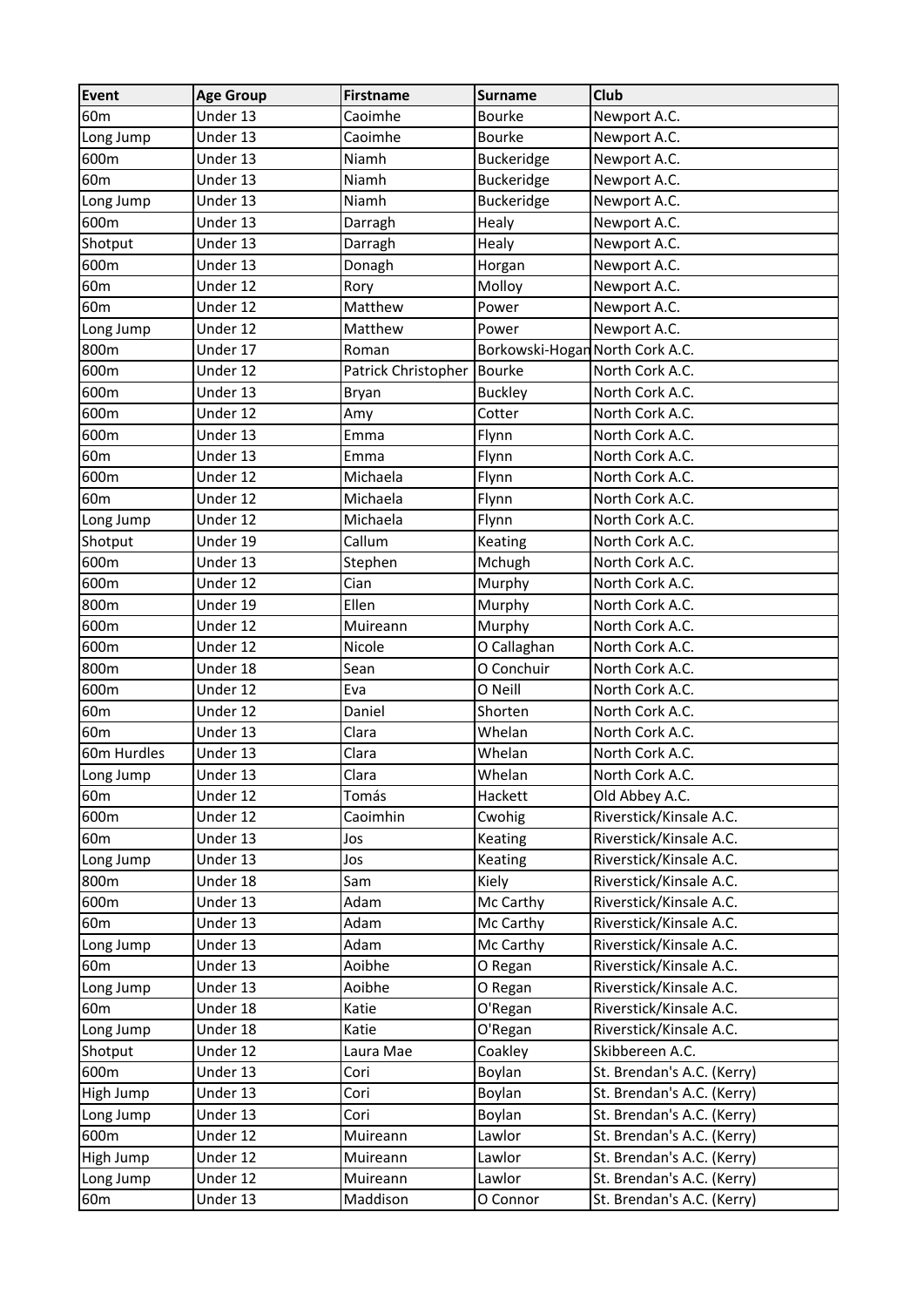| Event           | <b>Age Group</b> | <b>Firstname</b> | <b>Surname</b> | <b>Club</b>                |
|-----------------|------------------|------------------|----------------|----------------------------|
| 600m            | Under 12         | Aoibhinn         | O Driscoll     | St. Brendan's A.C. (Kerry) |
| 60 <sub>m</sub> | Under 12         | Aoibhinn         | O Driscoll     | St. Brendan's A.C. (Kerry) |
| Long Jump       | Under 12         | Aoibhinn         | O Driscoll     | St. Brendan's A.C. (Kerry) |
| 60 <sub>m</sub> | Under 12         | Daniel           | O Leary        | St. Brendan's A.C. (Kerry) |
| Shotput         | Under 12         | Daniel           | O Leary        | St. Brendan's A.C. (Kerry) |
| 60 <sub>m</sub> | Under 13         | Conor            | O Sullivan     | St. Brendan's A.C. (Kerry) |
| 200m            | Under 17         | Cian             | Dunning        | St. Catherine's A.C.       |
| 600m            | Under 12         | Kenneth          | O Connell      | St. Catherine's A.C.       |
| 200m            | Under 17         | Sarah            | O Connell      | St. Catherine's A.C.       |
| 800m            | Under 17         | Senan            | O Reilly       | St. Catherine's A.C.       |
| 600m            | Under 13         | Cassarah         | Collins        | St. Cronans A.C.           |
| Long Jump       | Under 13         | Cassarah         | Collins        | St. Cronans A.C.           |
| Long Jump       | Under 17         | Matthew          | Conway         | St. Cronans A.C.           |
| 600m            | Under 12         | Aoibhin          | Daly           | St. Cronans A.C.           |
| 60 <sub>m</sub> | Under 12         | Aoibhin          | Daly           | St. Cronans A.C.           |
| Long Jump       | Under 12         | Aoibhin          | Daly           | St. Cronans A.C.           |
| High Jump       | Under 12         | Nathan           | Dixon          | St. Cronans A.C.           |
| Long Jump       | Under 12         | Nathan           | Dixon          | St. Cronans A.C.           |
| 600m            | Under 12         | Max              | Garvey         | St. Cronans A.C.           |
| Long Jump       | Under 12         | Max              | Garvey         | St. Cronans A.C.           |
| 60 <sub>m</sub> | Under 18         | Emily            | Haren          | St. Cronans A.C.           |
| 800m            | Under 18         | Emily            | Haren          | St. Cronans A.C.           |
| Shotput         | Under 18         | Emily            | Haren          | St. Cronans A.C.           |
| 60 <sub>m</sub> | Under 12         | Sophie           | Harrison       | St. Cronans A.C.           |
| 60 <sub>m</sub> | Under 12         | Jessica          | Hassett        | St. Cronans A.C.           |
| Long Jump       | Under 12         | Jessica          | Hassett        | St. Cronans A.C.           |
| 600m            | Under 13         | Oisin            | Heneghan       | St. Cronans A.C.           |
| 60m Hurdles     | Under 13         | Oisin            | Heneghan       | St. Cronans A.C.           |
| Long Jump       | Under 13         | Oisin            | Heneghan       | St. Cronans A.C.           |
| 60 <sub>m</sub> | Under 13         | Siofra           | Lahiff         | St. Cronans A.C.           |
| Long Jump       | Under 13         | Siofra           | Lahiff         | St. Cronans A.C.           |
| 600m            | Under 12         | Milo             | Leahy          | St. Cronans A.C.           |
| High Jump       | Under 12         | Milo             | Leahy          | St. Cronans A.C.           |
| Long Jump       | Under 12         | Milo             | Leahy          | St. Cronans A.C.           |
| High Jump       | Under 12         | Eoin             | Mc Inerney     | St. Cronans A.C.           |
| Long Jump       | Under 12         | Eoin             | Mc Inerney     | St. Cronans A.C.           |
| 60 <sub>m</sub> | Under 12         | Joe              | Mc Mahon       | St. Cronans A.C.           |
| High Jump       | Under 12         | Joe              | Mc Mahon       | St. Cronans A.C.           |
| Long Jump       | Under 12         | Joe              | Mc Mahon       | St. Cronans A.C.           |
| 600m            | Under 12         | Tadhg            | O Gairbhith    | St. Cronans A.C.           |
| Long Jump       | Under 12         | <b>Tadhg</b>     | O Gairbhith    | St. Cronans A.C.           |
| 600m            | Under 12         | Micheal          | O Leary        | St. Cronans A.C.           |
| Long Jump       | Under 12         | Micheal          | O Leary        | St. Cronans A.C.           |
| 60 <sub>m</sub> | Under 13         | Sophie           | O Sullivan     | St. Cronans A.C.           |
| 60 <sub>m</sub> | Under 12         | Daire            | O'Connor       | St. Cronans A.C.           |
| High Jump       | Under 12         | Daire            | O'Connor       | St. Cronans A.C.           |
| Long Jump       | Under 12         | Daire            | O'Connor       | St. Cronans A.C.           |
| 200m            | Under 17         | Fionn            | O'Mara         | St. Cronans A.C.           |
| 60 <sub>m</sub> | Under 17         | Fionn            | O'Mara         | St. Cronans A.C.           |
| 600m            | Under 13         | Aoife            | Reynolds       | St. Cronans A.C.           |
| 60 <sub>m</sub> | Under 13         | Aoife            | Reynolds       | St. Cronans A.C.           |
| Long Jump       | Under 13         | Aoife            | Reynolds       | St. Cronans A.C.           |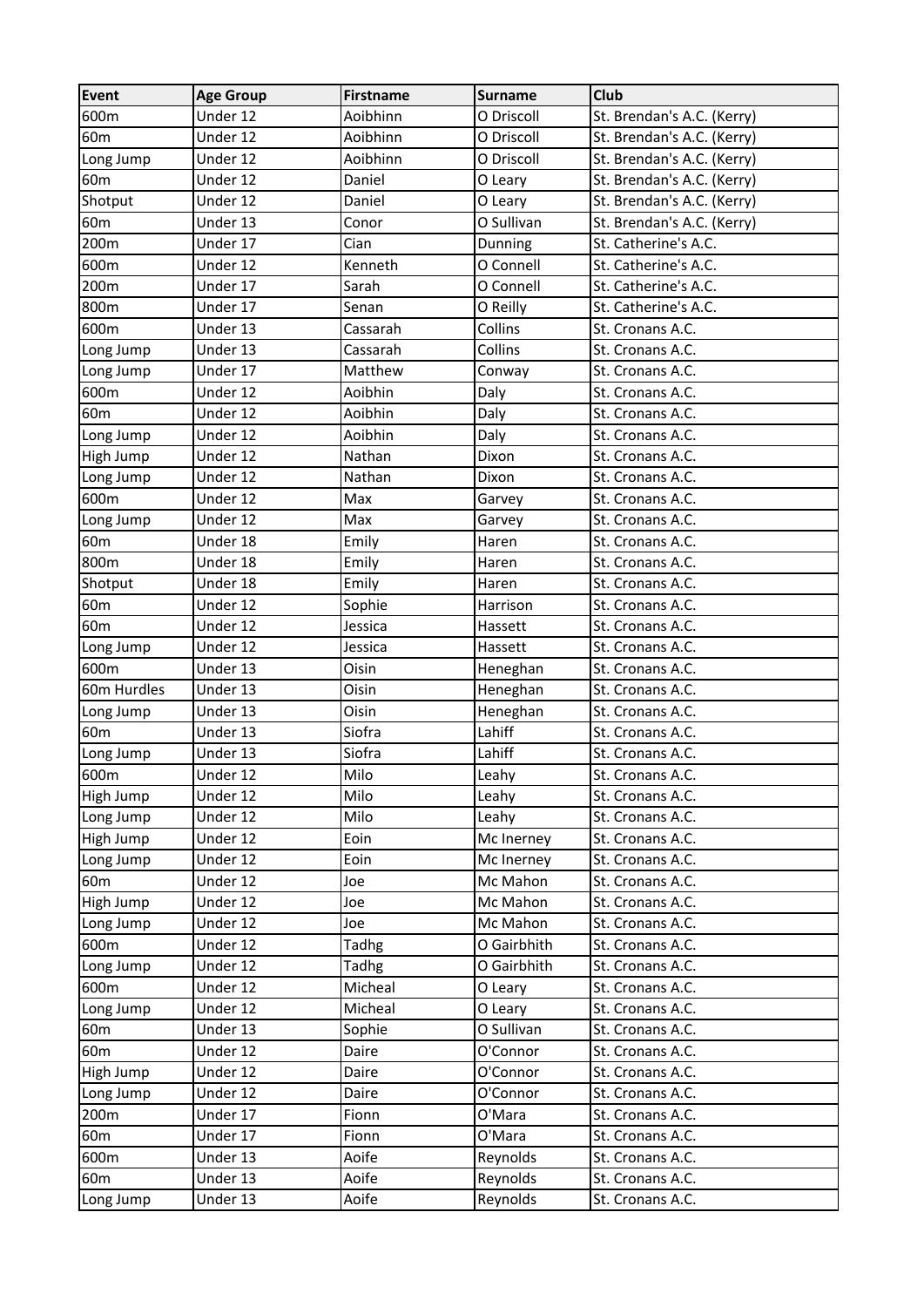| <b>Event</b>    | <b>Age Group</b> | <b>Firstname</b> | <b>Surname</b> | Club                      |
|-----------------|------------------|------------------|----------------|---------------------------|
| 600m            | Under 13         | Daithi           | Ryan           | St. Cronans A.C.          |
| 60 <sub>m</sub> | Under 13         | Daithi           | Ryan           | St. Cronans A.C.          |
| Long Jump       | Under 13         | Daithi           | Ryan           | St. Cronans A.C.          |
| 600m            | Under 12         | Fionn            | Ryan           | St. Cronans A.C.          |
| High Jump       | Under 12         | Fionn            | Ryan           | St. Cronans A.C.          |
| Long Jump       | Under 12         | Fionn            | Ryan           | St. Cronans A.C.          |
| 60 <sub>m</sub> | Under 12         | Seadhna          | Ryan           | St. Cronans A.C.          |
| Long Jump       | Under 12         | Seadhna          | Ryan           | St. Cronans A.C.          |
| Shotput         | Under 12         | Seadhna          | Ryan           | St. Cronans A.C.          |
| 60 <sub>m</sub> | Under 13         | Martha           | Walsh          | St. Cronans A.C.          |
| Long Jump       | Under 13         | Martha           | Walsh          | St. Cronans A.C.          |
| 200m            | Under 17         | Kate             | Foley          | St. Marys (Limerick) A.C. |
| 200m            | Under 18         | Eimear           | Galvin         | St. Marys (Limerick) A.C. |
| 60 <sub>m</sub> | Under 18         | Eimear           | Galvin         | St. Marys (Limerick) A.C. |
| 60 <sub>m</sub> | Under 12         | Ned              | Condon         | St. Nicholas A.C.         |
| Shotput         | Under 12         | Ned              | Condon         | St. Nicholas A.C.         |
| Shotput         | Under 17         | Darragh          | Clifford       | Star of the Laune A.C.    |
| 60 <sub>m</sub> | Under 12         | Donnacha         | Quigg          | Star of the Laune A.C.    |
| Shotput         | Under 12         | Donnacha         | Quigg          | Star of the Laune A.C.    |
| 60 <sub>m</sub> | Under 12         | Megan            | Quigg          | Star of the Laune A.C.    |
| Shotput         | Under 12         | Megan            | Quigg          | Star of the Laune A.C.    |
| 200m            | Under 18         | Olivia           | Delargy        | Templemore A.C.           |
| 60 <sub>m</sub> | Under 18         | Olivia           | Delargy        | Templemore A.C.           |
| 600m            | Under 12         | Ross             | Dorrity        | Templemore A.C.           |
| Long Jump       | Under 12         | Ross             | Dorrity        | Templemore A.C.           |
| 600m            | Under 12         | Luke             | Duggan         | Templemore A.C.           |
| Long Jump       | Under 12         | Luke             | Duggan         | Templemore A.C.           |
| 60 <sub>m</sub> | Under 18         | Alannah          | Dunford        | Templemore A.C.           |
| Shotput         | Under 13         | Eve              | Fogarty        | Templemore A.C.           |
| Long Jump       | Under 12         | Michelle         | Meehan         | Templemore A.C.           |
| 600m            | Under 12         | Robert           | <b>Myles</b>   | Templemore A.C.           |
| Long Jump       | Under 12         | Robert           | <b>Myles</b>   | Templemore A.C.           |
| High Jump       | Under 17         | Cathal           | Ryan           | Templemore A.C.           |
| 60 <sub>m</sub> | Under 13         | Donal            | Ryan           | Templemore A.C.           |
| 60m Hurdles     | Under 13         | Donal            | Ryan           | Templemore A.C.           |
| High Jump       | Under 13         | Donal            | Ryan           | Templemore A.C.           |
| 60 <sub>m</sub> | Under 13         | Lorna            | Ryan           | Templemore A.C.           |
| Long Jump       | Under 13         | Lorna            | Ryan           | Templemore A.C.           |
| Shotput         | Under 13         | Lorna            | Ryan           | Templemore A.C.           |
| 600m            | Under 12         | Harry            | Scanlan        | Templemore A.C.           |
| Long Jump       | Under 12         | Harry            | Scanlan        | Templemore A.C.           |
| 60 <sub>m</sub> | Under 19         | Grace            | Fitzgerald     | Tipperary Town A.C.       |
| Long Jump       | Under 19         | Grace            | Fitzgerald     | Tipperary Town A.C.       |
| Triple Jump     | Under 19         | Grace            | Fitzgerald     | Tipperary Town A.C.       |
| 60 <sub>m</sub> | Under 17         | Lucy             | Fitzgerald     | Tipperary Town A.C.       |
| Long Jump       | Under 17         | Lucy             | Fitzgerald     | Tipperary Town A.C.       |
| Triple Jump     | Under 17         | Lucy             | Fitzgerald     | Tipperary Town A.C.       |
| 200m            | Under 17         | Sarah Jane       | Mccahill       | Tipperary Town A.C.       |
| 200m            | Under 17         | Hannah           | Dollard        | Togher A.C.               |
| 60m Hurdles     | Under 17         | Hannah           | Dollard        | Togher A.C.               |
| 800m            | Under 18         | Jack             | Gleeson        | Togher A.C.               |
| 60m             | Under 17         | Heather          | Leahy          | Togher A.C.               |
|                 |                  |                  |                |                           |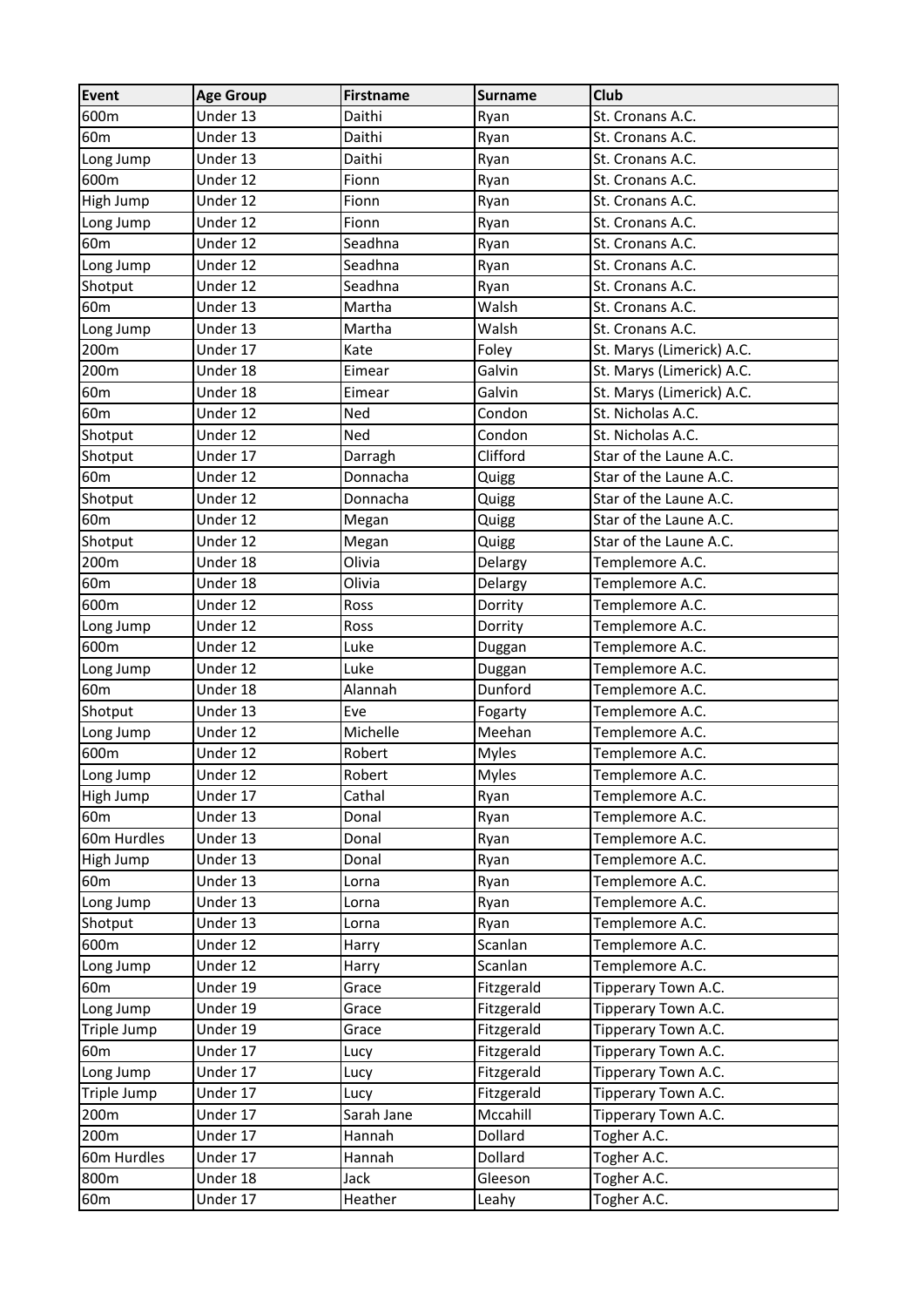| Event           | <b>Age Group</b> | <b>Firstname</b> | <b>Surname</b> | <b>Club</b>          |
|-----------------|------------------|------------------|----------------|----------------------|
| 200m            | Under 18         | Dean-frank       | O brien        | Togher A.C.          |
| 60 <sub>m</sub> | Under 18         | Dean-frank       | O brien        | Togher A.C.          |
| 60 <sub>m</sub> | Under 13         | Rory             | Quin           | Togher A.C.          |
| Shotput         | Under 13         | Ella             | Cunningham     | Tracton A.C.         |
| 600m            | Under 13         | Benjamin         | Gash Hickey    | Tracton A.C.         |
| 60 <sub>m</sub> | Under 13         | Benjamin         | Gash Hickey    | Tracton A.C.         |
| 60m Hurdles     | Under 13         | Niamh            | Ni Chonchuir   | Tracton A.C.         |
| Long Jump       | Under 13         | Niamh            | Ni Chonchuir   | Tracton A.C.         |
| Shotput         | Under 13         | Faye             | Osborn         | Tracton A.C.         |
| 600m            | Under 12         | Hugh             | Costello       | Tralee Harriers A.C. |
| 600m            | Under 12         | Tommy            | Costello       | Tralee Harriers A.C. |
| 600m            | Under 12         | Alannah          | Crossan        | Tralee Harriers A.C. |
| Long Jump       | Under 12         | Alannah          | Crossan        | Tralee Harriers A.C. |
| Shotput         | Under 12         | Alannah          | Crossan        | Tralee Harriers A.C. |
| 600m            | Under 13         | Stephen          | Harty          | Tralee Harriers A.C. |
| 60 <sub>m</sub> | Under 13         | Stephen          | Harty          | Tralee Harriers A.C. |
| Long Jump       | Under 13         | Stephen          | Harty          | Tralee Harriers A.C. |
| 600m            | Under 13         | Ethan            | Lacey          | Tralee Harriers A.C. |
| 60 <sub>m</sub> | Under 13         | Ethan            | Lacey          | Tralee Harriers A.C. |
| 60 <sub>m</sub> | Under 12         | Emma             | Lynch          | Tralee Harriers A.C. |
| Long Jump       | Under 12         | Emma             | Lynch          | Tralee Harriers A.C. |
| 200m            | Under 19         | Muireann         | Mc Elligott    | Tralee Harriers A.C. |
| 60 <sub>m</sub> | Under 19         | Muireann         | Mc Elligott    | Tralee Harriers A.C. |
| 200m            | Under 17         | Rachel           | Mulgrew        | Tralee Harriers A.C. |
| Long Jump       | Under 12         | Sophie           | Mulgrew        | Tralee Harriers A.C. |
| 600m            | Under 13         | Amy              | Noonan         | Tralee Harriers A.C. |
| 200m            | Under 18         | Samuel           | Regan          | Tralee Harriers A.C. |
| 60 <sub>m</sub> | Under 18         | Samuel           | Regan          | Tralee Harriers A.C. |
| 600m            | Under 13         | Thomas Jay       | Flanagan       | Tramore A.C.         |
| 60 <sub>m</sub> | Under 13         | Thomas Jay       | Flanagan       | Tramore A.C.         |
| 60m Hurdles     | Under 13         | Thomas Jay       | Flanagan       | Tramore A.C.         |
| 600m            | Under 13         | Conor            | Keane          | Tramore A.C.         |
| Shotput         | Under 13         | Conor            | Keane          | Tramore A.C.         |
| 600m            | Under 13         | Daisy            | Murphy         | Tramore A.C.         |
| 600m            | Under 13         | Rian             | O Connor       | Tramore A.C.         |
| 60 <sub>m</sub> | Under 13         | Rian             | O Connor       | Tramore A.C.         |
| 60m Hurdles     | Under 13         | Rian             | O Connor       | Tramore A.C.         |
| 600m            | Under 13         | Daniel           | Power          | Tramore A.C.         |
| Long Jump       | Under 13         | Daniel           | Power          | Tramore A.C.         |
| 200m            | Under 18         | Katie            | Clune          | Tulla A.C.           |
| 200m            | Under 17         | Sean             | Clune          | Tulla A.C.           |
| 60 <sub>m</sub> | Under 13         | Ryan             | Corbett        | Tulla A.C.           |
| 600m            | Under 13         | Conor            | Littleton      | Tulla A.C.           |
| Pole Vault      | Under 16         | Lisa             | Nicholas       | Tulla A.C.           |
| 60 <sub>m</sub> | Under 13         | Clodagh          | O'Hagan        | Tulla A.C.           |
| Shotput         | Under 13         | Clodagh          | O'Hagan        | Tulla A.C.           |
| Pole Vault      | Under 15         | Evie             | Quinn          | Tulla A.C.           |
| 60 <sub>m</sub> | Under 13         | Meggie           | Zimmermann     | Tulla A.C.           |
| 200m            | Under 18         | Max              | O'Reilly       | Unattached           |
| 60 <sub>m</sub> | Under 18         | Max              | O'Reilly       | Unattached           |
| Long Jump       | Under 18         | Max              | O'Reilly       | Unattached           |
| 200m            | Under 19         | Glory            | Wenegieme      | Unattached           |
|                 |                  |                  |                |                      |